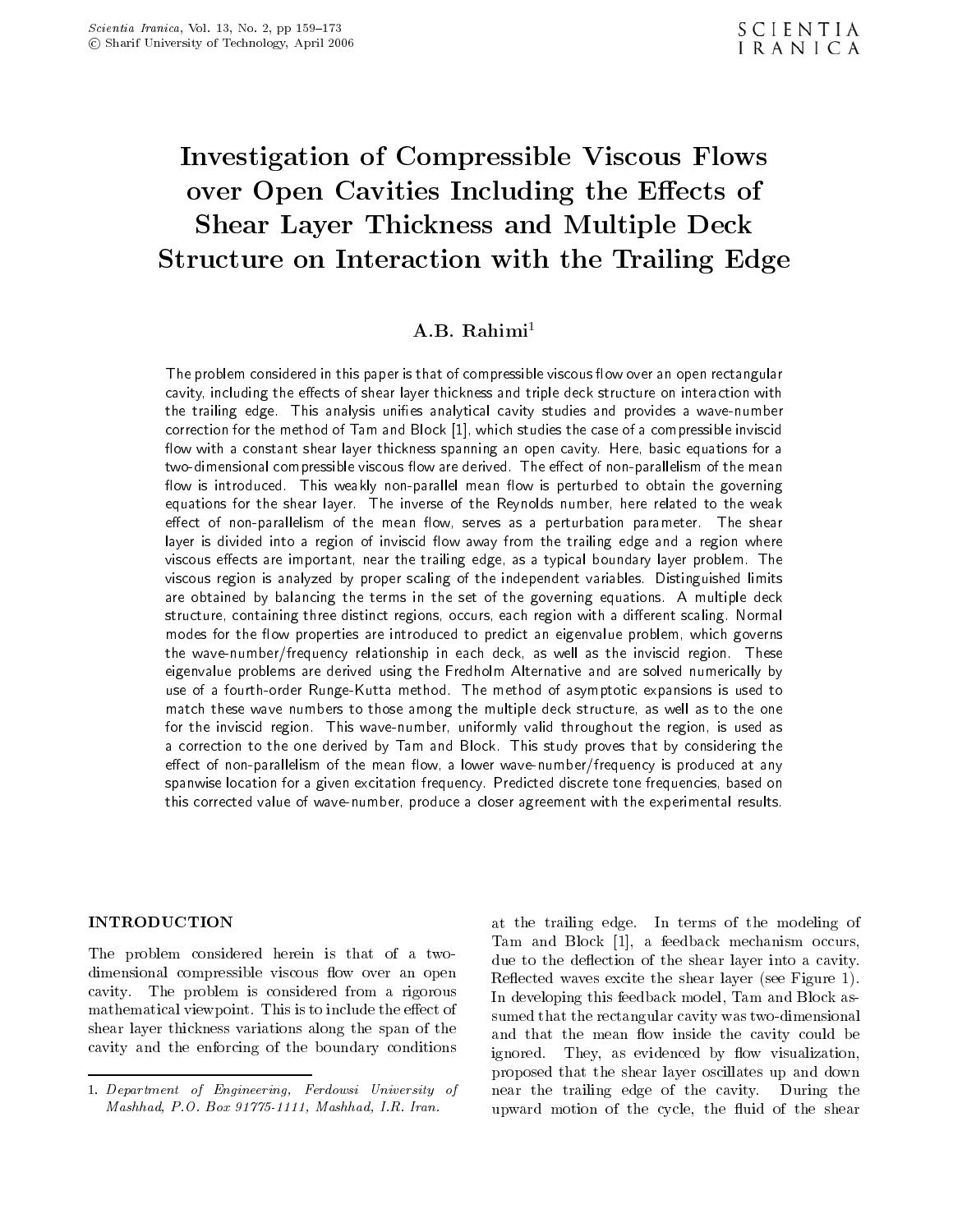Figure 1. Shear layer modeling. layer shields the trailing edge of the cavity from the external flow. Under this circumstance, the external fluid flows smoothly over the trailing edge and no pressure waves of any signicance are generated. When the shear layer is deflecting downward, there is an inflow of external fluid into the cavity. A high-pressure region forms momentarily near the trailing edge of the cavity. The transient nature of the flow causes the emission of <sup>a</sup> compression wave. This compression wave propagates in all directions and results in the setting up of <sup>a</sup> feedback mechanism. The problem of a compressible flow over an open cavity is one of great practical importance. Examples of such flows are those over aircraft wheel wells and weapons bays. Bartel and McAvoy [2] experimentally measured sound pressure levels as high as <sup>170</sup> dB in <sup>a</sup> weapons bay environment. Levels this high can lead to structural failure and will cause extreme personal discomfort. Thus, methods of reducing sound pressure levels are of the utmost importance. The first step in this reduction is to obtain a useful analytical model of the compressible flow over an open cavity. Besides, the authors motivation is to unify an analytical theory of open cavity flows.

Open cavity flows have been investigated analytically and experimentally. However, many analytical models have severe limitations on their range of application or do not match experimental data. Some of the best analytical models are, in fact, semi-empirical. Krishnamurty [3] performed one of the first experimental investigations in a simulated weapons bay. He showed that an intense, high-frequency acoustic radiation is an essential feature of the problem. The character of the acoustic field was found to depend upon the type of boundary layer, the gap dimensions and the free-stream velocity or Mach number. These results have been

veried by other people, including Gibson [4], Spee [5], East [6] and Smith and Shaw [7], among others. The first significant analytical study of open cavity flows was that of Plumblee, Gibson and Lassiter [8]. They developed <sup>a</sup> theory for the resonant frequencies and pressure amplications of a rectangular cavity of arbitrary dimensions in a flow field and derived radiation impedance at all Mach numbers, using the concepts of retarded potential theory, assuming this radiation impedance to be that of a rectangular piston set in <sup>a</sup> flat wall, which was very large in respect to the dimensions of the piston. Rossiter [9] concluded that it would appear that acoustic resonance does play an important part in determining the frequency and magnitude of the pressure fluctuations, but, the forcing function is a property of the flow over the cavity rather than of the boundary layer approaching it. Smith and Shaw [10] and Bartel and McAvoy [2] have developed semiempirical models of open cavity flows based upon their experimental observations. These models do reflect the data obtained by the respective investigators, but, are limited to very low Mach numbers. Covert [11] studied cavity behavior by a simultaneous solution of the flow process for the external and internal flows. He assumed the fluid to be inviscid and perfect and argued that the normal velocity and the pressure are continuous across the interface but the tangential velocity may be discontinuous across the cavity interface, hence, <sup>a</sup> vortex sheet model seemed to be reasonable. Bilanin and Covert [12] developed an analytical model of <sup>a</sup> shallow cavity using an acoustic monopole to model the trailing edge behavior. Their model is based upon a feedback mechanism first proposed by Rossiter [9], where the pressure field of the monopole drives the shear layer. Block [13] extended the work of Bilanin and Covert to include effects of length-to-depth ratio. To meet the boundary conditions on the internal cavity walls, image sources were used. The appropriate trailing edge behavior has created some controversy. Heller and Bliss [14] studied a water table simulation, which revealed that unsteady motion of the shear layer led to periodic mass addition and removal of the cavity trailing edge. Tam and Block [1], in a study directed toward open wheel well noise, analyzed the open cavity problem using a feedback model, mentioned previously, significantly different from that of Bilanin and Covert. The work of Tam and Block is important because it was the only analytical cavity study to include shear layer thickness effects prior to the study of Kelly [15]. Tam and Block derived an eigenvalue problem for pressure amplitude from which the value of wavenumber frequency was produced. The only other analytical studies of the shear layer spanning an open cavity, which includes thickness effects, are those by Kelly and Kelly and LaRose [15,16]. These works were based upon Tam's analysis. What is lacking in

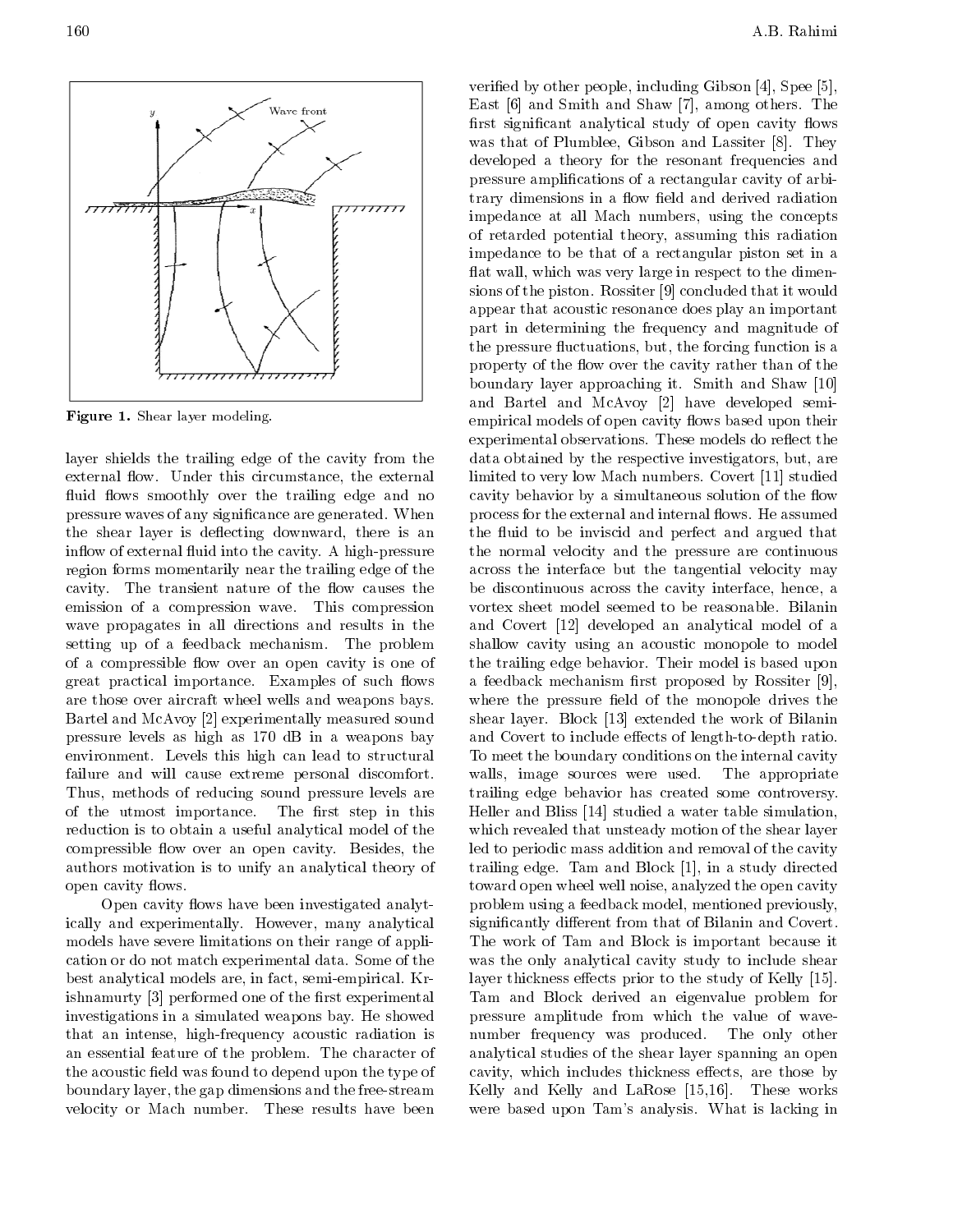these studies is consideration of the viscosity of the fluid flow. All the other works in this subject are numerical (e.g. [17-23]) or use computer codes (e.g. [24- 26]).

In the present work, the main goal is to provide <sup>a</sup> correction, in terms of the wave-number/frequency, to the technique of Tam and Block, to account for varying shear layer thickness effects and consideration of viscosity in the vicinity of the trailing edge. The problem formulation is started with derivation of the basic field equations for a two-dimensional compressible viscous flow. The effect of non-parallelism of the mean flow is introduced in  $[27]$ . This weakly nonparallel mean flow is perturbed to obtain the governing equations for the shear layer. In free shear flows, the viscosity effects can be neglected, as long as no walls are present. Therefore, the flow spanning the cavity away from the trailing edge can be considered inviscid. The effect of viscosity is most important in the vicinity of the trailing edge of the cavity where the shear layer is impinging. Thus, the shear layer can be divided into a region of inviscid flow away from the trailing edge and a region where viscous effects are important, near the trailing edge, as in a typical boundary layer problem. The inverse of the Reynolds number of shear layer flow serves as a perturbation parameter. The weak effect of non-parallelism of the mean flow is related to this parameter. The governing equations for the inviscid region are obtained by neglecting the effect of viscosity. In the vicinity of the trailing edge, the viscous terms are retained. To analyze the viscous region, the independent variables are scaled properly into <sup>a</sup> set of independent variables magnifying this region. Distinguished limits are obtained by balancing each term with the rest of the terms in the set of the governing equations. Three regions of importance stand out, each identified by a different set of governing equations. This is the multiple deck situation, which can be, and is, used when inviscid and viscous regions in fluid dynamics problems interact [28]. The multiple decks mentioned above are named the fully viscous upper and lower decks, the two located at the trailing edge of the cavity. The other deck situated in between the trailing edge and the inviscid region is named as the outer viscous region. Normal modes for the flow properties are introduced to predict an eigenvalue problem, which governs the wave-number/frequency relationship in each deck. These eigenvalue problems are derived using the Fredholm alternative [29], and solved by numerical techniques. The method of matched asymptotic expansions is used to match these wave-numbers to those among the multiple decks in the viscous region in both directions, as well as to the one for the inviscid region. In this process of matching, the boundary conditions at the trailing edge are enforced. The calculated wave-number of this

## PROBLEM FORMULATION

The basic field equations written out in the Cartesian coordinate systems for a two-dimensional viscous, nonconducting, compressible flow with no body force in dimensionless quantities for mass, x-momentum, y momentum, energy and state, respectively, are:

$$
\frac{\partial \rho}{\partial t} + \frac{\partial}{\partial x} \left( \rho u \right) + \frac{\partial}{\partial y} \left( \rho v \right) = 0, \tag{1}
$$

$$
\rho \left( \frac{\partial u}{\partial t} + u \frac{\partial u}{\partial x} + v \frac{\partial u}{\partial y} \right) =
$$
\n
$$
\frac{\partial p}{\partial x} + \frac{1}{3 \text{Re}} \left( 4 \frac{\partial^2 u}{\partial x^2} + \frac{\partial^2 v}{\partial x \partial y} \right) \frac{\partial^2 u}{\partial x \partial y}
$$
\n
$$
+ 3 \frac{\partial^2 u}{\partial y^2} \left( 2 \frac{\partial^2 v}{\partial y^2} \right), \tag{2}
$$

$$
\rho \left( \frac{\partial v}{\partial t} + u \frac{\partial v}{\partial x} + v \frac{\partial v}{\partial y} \right) =
$$
\n
$$
\frac{\partial p}{\partial y} + \frac{1}{3 \text{Re}} \left( 2 \frac{\partial^2 u}{\partial x^2} + 3 \frac{\partial^2 v}{\partial x^2} + \frac{\partial^2 u}{\partial x \partial y} \right)
$$
\n
$$
2 \frac{\partial^2 v}{\partial x \partial y} + 4 \frac{\partial^2 v}{\partial y^2} \Big), \tag{3}
$$

$$
\rho \left( \frac{\partial T}{\partial t} + u \frac{\partial T}{\partial x} + v \frac{\partial T}{\partial y} \right) =
$$
\n
$$
(\gamma - 1)M^2 \left( \frac{\partial p}{\partial t} + u \frac{\partial p}{\partial x} + v \frac{\partial p}{\partial y} \right)
$$
\n
$$
+ \frac{(\gamma - 1)M^2}{\text{Re}} \left[ 2\left( \frac{\partial u}{\partial x} \right)^2 + 2\left( \frac{\partial u}{\partial y} \right)^2 \right]
$$
\n
$$
+ \left( \frac{\partial u}{\partial y} + \frac{\partial v}{\partial x} \right)^2 \frac{2}{3} \left( \frac{\partial u}{\partial y} + \frac{\partial v}{\partial x} \right) \left( \frac{\partial u}{\partial x} + \frac{\partial v}{\partial y} \right)
$$
\n
$$
\frac{2}{3} \left( \frac{\partial u}{\partial x} + \frac{\partial v}{\partial y} \right)^2 \bigg], \tag{4}
$$

$$
p = \frac{\rho T}{\gamma M^2}.\tag{5}
$$

Here,  $x$  and  $y$  are the axes of the Cartesian coordinate system,  $t$  is time,  $u$  and  $v$  are components of the flow velocity in the directions of x and y, respectively,  $\rho$  is the flow density,  $p$  is pressure and  $T$  is the temperature of the flow,  $\gamma$  is the ratio of specific heat and Re is the Reynolds number of the shear layer flow. The mean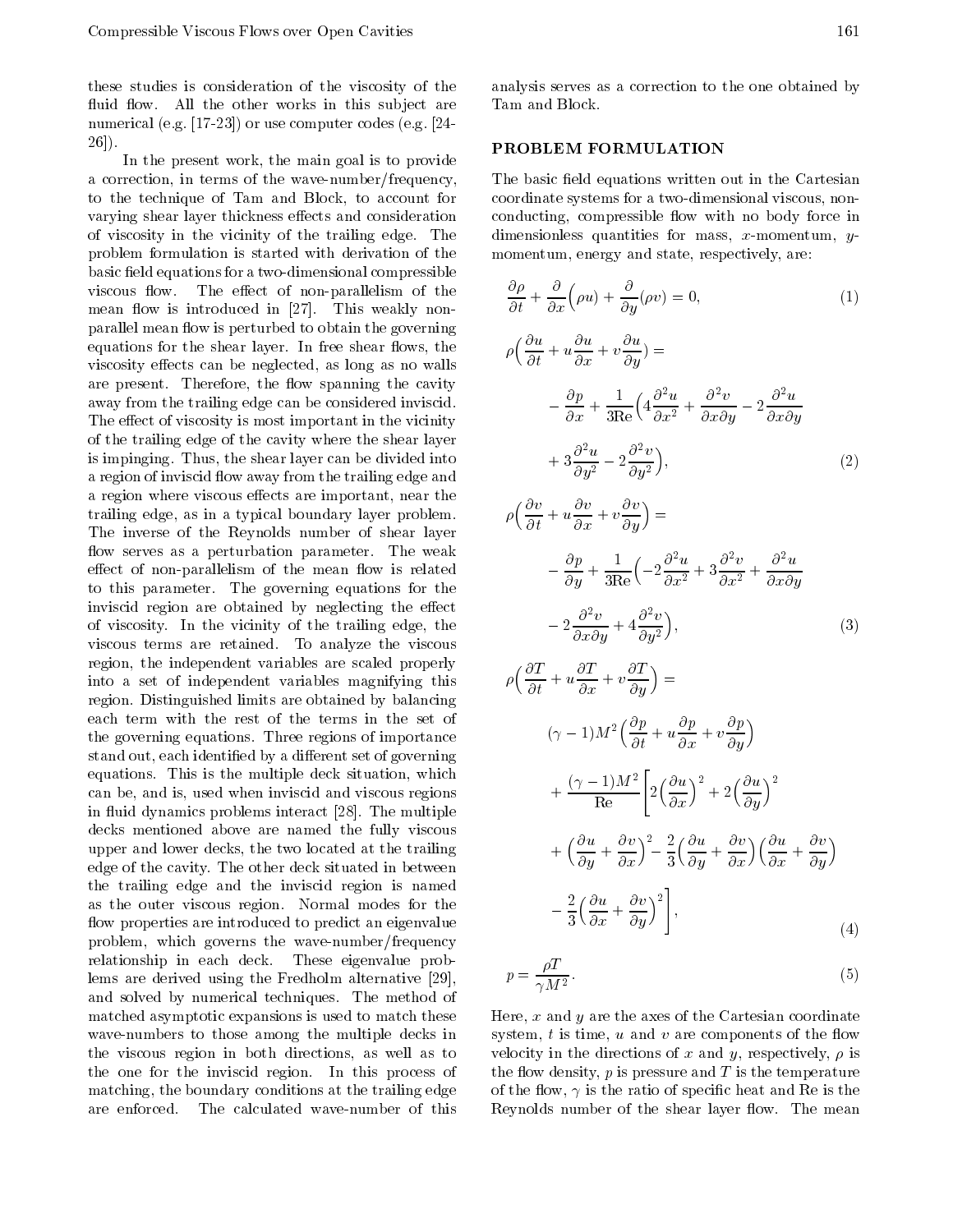flow is assumed to be a steady two-dimensional flow with quantities  $(U, V, P, R, T)$  satisfying the same set of equations as above without the time-dependent terms and  $R$  is mean flow density.

Because the shear layer is assumed to grow in <sup>a</sup> downstream direction, the mean flow is non-parallel. This non-parallel effect is assumed to be weak and can be represented by a small non-dimensional parameter,  $\varepsilon$ , which represents the amplitude of growth of the shear layer thickness. That is, whenever  $x$  appears in the mean flow quantities, it appears in combination with  $\varepsilon$  as  $\varepsilon x$ . In addition, the non-parallel component of velocity, V, must be of order  $\varepsilon$ , while all other mean flow quantities are of order one. Thus, it is consistent to introduce a slow scale defined by:

$$
x_1 = \varepsilon x,\tag{6}
$$

then, all mean flow quantities are written as functions of  $x_1$  and y. From these equations, it is indeed apparent that:

$$
U = O(1), \qquad R = O(1), \qquad V = O(\varepsilon),
$$
  
\n
$$
\frac{\partial P}{\partial y} = O(\varepsilon^2), \qquad \frac{\partial T}{\partial x_1} = O(1), \qquad \frac{\partial T}{\partial y} = O(1), \qquad (7)
$$
  
\n
$$
1/Re = O(\varepsilon).
$$

The flow variables in the shear layer are assumed to be  $\overline{a}$ the mean flow component plus a perturbation quantity. Thus:

$$
u(x_1, y, t) = U(x_1, y) + \breve{u}(x_1, y, t),
$$
  
\n
$$
v(x_1, y, t) = V(x_1, y) + \breve{v}(x_1, y, t),
$$
  
\n
$$
\rho(x_1, y, t) = R(x_1, y) + \breve{\rho}(x_1, y, t),
$$
  
\n
$$
p(x_1, y, t) = P(x_1, y) + \breve{p}(x_1, y, t),
$$
  
\n
$$
T(x_1, y, t) = T(x_1, y) + \breve{T}(x_1, y, t),
$$
\n(8)

where a quantity with a tilde is a perturbation quantity and is assumed to be small in comparison with the mean flow quantities. Equations 8 are substituted into Equations 1 to 5 and equations for mean quantities are used to subtract out the basic state. The resulting equations are linearized by neglecting all the terms which are nonlinear in perturbation quantities. The resulting mass,  $x$ -momentum,  $y$ -momentum, energy and state equations, respectively, are:

$$
\frac{\partial \overline{\rho}}{\partial t} + \varepsilon \frac{\partial}{\partial x_1} (R\breve{u} + \breve{\rho}U) + \frac{\partial}{\partial y} (R\breve{v} + \breve{\rho}V) = 0, \qquad (9) \qquad \frac{\partial \overline{\rho}}{\partial y_0} = 0
$$

$$
R\frac{\partial u}{\partial t} + \varepsilon RU\frac{\partial u}{\partial x_1} + \varepsilon R \frac{\partial U}{\partial x_1} \widetilde{u} + \varepsilon U \frac{\partial U}{\partial x_1} \widetilde{\rho}
$$
  
+ 
$$
R\frac{\partial U}{\partial y} \widetilde{v} + RV \frac{\partial \widetilde{u}}{\partial y} + V \frac{\partial U}{\partial y} \widetilde{\rho}
$$
  
= 
$$
\varepsilon \frac{\partial \widetilde{p}}{\partial x_1} + \frac{1}{3\text{Re}} \left( 4\varepsilon^2 \frac{\partial^2 \widetilde{u}}{\partial x_1^2} + 2\varepsilon \frac{\partial^2 \widetilde{u}}{\partial x_1 \partial y} + \varepsilon \frac{\partial^2 v}{\partial x_1 \partial y} + 3 \frac{\partial^2 \widetilde{u}}{\partial y^2} + 3 \frac{\partial^2 \widetilde{v}}{\partial y^2} + 3 \frac{\partial^2 \widetilde{v}}{\partial y^2} + 2 \frac{\partial^2 \widetilde{v}}{\partial y^2}, \qquad (10)
$$

k.

$$
R\frac{\partial \breve{v}}{\partial t} + \varepsilon R U \frac{\partial \breve{v}}{\partial x_1} + \varepsilon R \frac{\partial V}{\partial x_1} + \varepsilon U \frac{\partial V}{\partial x_1} \breve{\rho}
$$
  
+ 
$$
R V \frac{\partial \breve{v}}{\partial y} + R \frac{\partial V}{\partial y} \breve{v} + V \frac{\partial V}{\partial y} \breve{\rho}
$$
  
= 
$$
\frac{\partial \breve{p}}{\partial y} + \frac{1}{3 \text{Re}} \left( 2\varepsilon^2 \frac{\partial^2 \breve{u}}{\partial x_1^2} + 3\varepsilon^2 \frac{\partial^2 \breve{v}}{\partial x_1^2} + \varepsilon \frac{\partial^2 \breve{v}}{\partial x_1 \partial y} + \varepsilon \frac{\partial^2 \breve{v}}{\partial x_1 \partial y} + 4 \frac{\partial^2 \breve{v}}{\partial y^2} \right), \tag{11}
$$

$$
R\frac{\partial T}{\partial t} + \varepsilon RU\frac{\partial T}{\partial x_1} + \varepsilon R\frac{\partial T}{\partial x_1}\tilde{u} + \varepsilon U\frac{\partial T}{\partial x_1}\tilde{\rho}
$$
  
+ 
$$
RV\frac{\partial T}{\partial y} + R\frac{\partial T}{\partial y}\tilde{v} + V\frac{\partial T}{\partial y}\tilde{\rho}
$$
  
= 
$$
(\gamma - 1)M^2 \left(\frac{\partial \tilde{p}}{\partial t} + \varepsilon U\frac{\partial \tilde{p}}{\partial x_1} + \varepsilon \frac{\partial P}{\partial x_1}\tilde{u} + V\frac{\partial \tilde{p}}{\partial y} + \frac{\partial P}{\partial y}\tilde{v}\right) + \frac{(\gamma - 1)M^2}{\text{Re}} \left\{4\varepsilon^2 \frac{\partial U}{\partial x_1}\frac{\partial \tilde{u}}{\partial x_1} + 4\frac{\partial U}{\partial y}\frac{\partial \tilde{u}}{\partial y} + 2\left(\frac{\partial \tilde{u}}{\partial y} + \varepsilon \frac{\partial \tilde{v}}{\partial x_1}\right) \cdot \left[\left(\frac{\partial U}{\partial y} + \varepsilon \frac{\partial V}{\partial x_1}\right) + \frac{1}{3}\left(\varepsilon \frac{\partial U}{\partial x_1} + \frac{\partial V}{\partial y}\right)\right] - \frac{2}{3}\left(\varepsilon \frac{\partial \tilde{u}}{\partial x_1} + \frac{\partial \tilde{v}}{\partial y}\right) \left[\varepsilon \frac{\partial V}{\partial x_1} + \frac{\partial U}{\partial y} + 2\left(\varepsilon \frac{\partial U}{\partial x_1} + \frac{\partial V}{\partial y}\right)\right]\right\}, \qquad (12)
$$

$$
\stackrel{\sim}{p} = \frac{1}{\gamma M^2} (R\stackrel{\sim}{T} + T\stackrel{\sim}{\rho}).
$$
\n(13)

Equations 9 to  $13$  form a set of five equations for the five unknown perturbation quantities. Note that because of the non-parallelism effects of the mean flow, the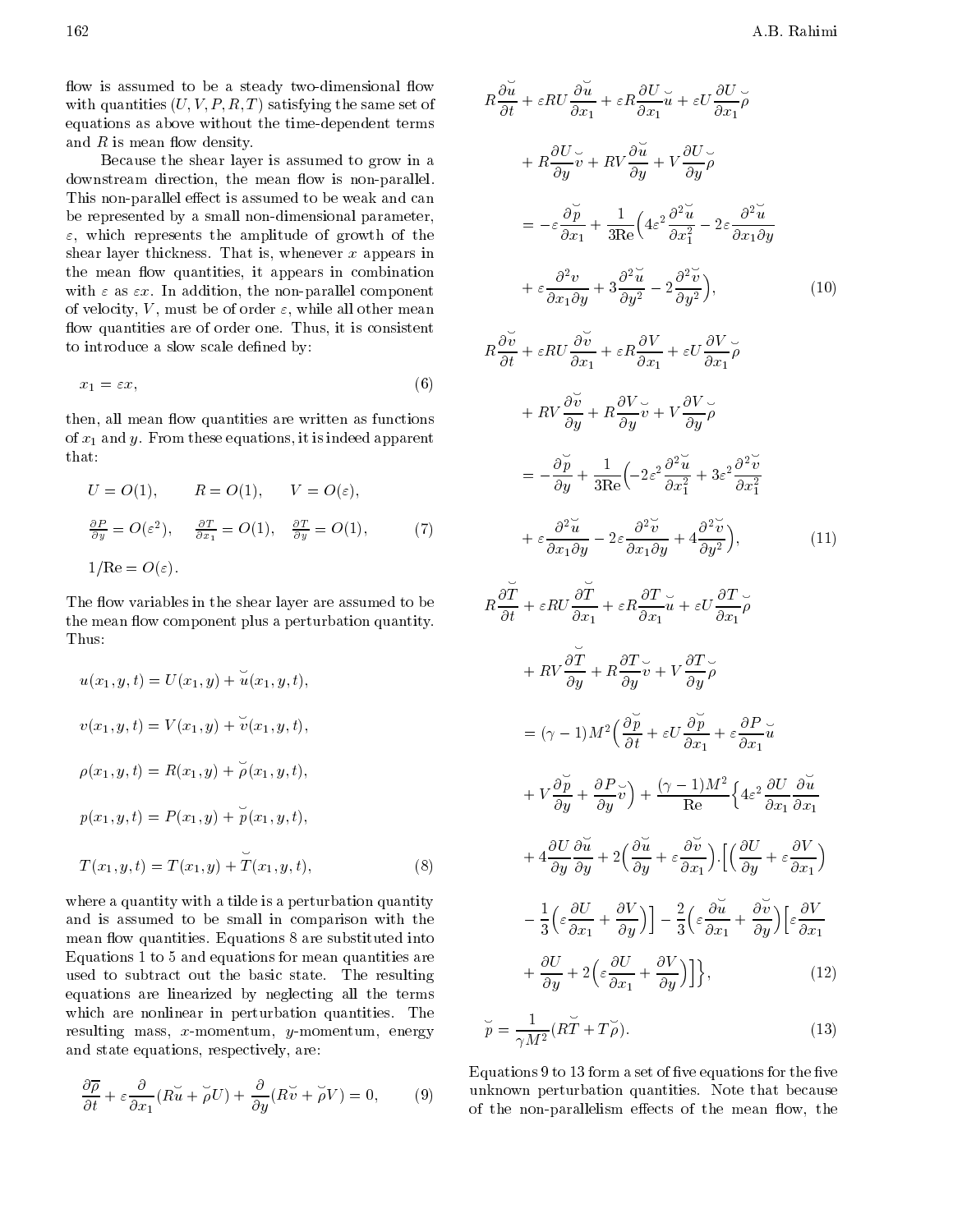coefficients of the partial derivatives in these equations are functions of both independent variables,  $x_1$  and  $y$ .

The boundary conditions in the  $x$ -direction are those of no slip and no penetration of the shear layer impinging at the trailing edge of the cavity. These are:

$$
\breve{u}(1, y) = 0, \quad \breve{v}(1, y) = 0. \tag{14}
$$

The boundary conditions in the  $\psi$ -direction are simply that the flow quantities must be bounded as  $y \to \pm \infty$ .

### Governing Equations for Inviscid Shear Layer

For inviscid flow, the inverse of the Reynolds number approaches zero. The governing equations for <sup>a</sup> twodimensional, inviscid, compressible shear layer are obtained by setting  $1/Re = 0$  in system Equations 9 to 13.

#### Viscous Analysis of the Shear Layer

The viscous terms in the set of Equations 9 to 13 are important at the vicinity of the trailing edge of the cavity where the shear layer is impinging. This is like a typical boundary layer problem. The viscous terms are important near the wall and negligible anywhere away from the wall. Thus, the shear layer can be divided into two regions of inviscid (Outer region) and viscous  $(Inner region)$  flow, as in Figure 2. To retain the viscous terms, which were neglected in the outer region, the region in the vicinity of the wall is magnified by use of the following change of variables:

$$
\xi = \frac{\varepsilon x_1}{\varepsilon^{\beta}}, \quad \beta > 1, \qquad \eta = \frac{y}{\varepsilon^{\alpha}}, \qquad \tau = \frac{t}{\varepsilon}, \quad (15)
$$



Figure 2. Triple-deck structure.

where the constants  $\alpha$  and  $\beta$  are to be determined. The set of Equations 9 to 13 are written in new variables and the following expansions are used in these equations:

$$
1/\text{Re} = \varepsilon/\text{Re}_1 + O(\varepsilon^2),
$$

where:

$$
1/Re_1 = O(1)
$$
 and  $V = \varepsilon V_1 + O(\varepsilon^2)$ . (16)

The constants,  $\alpha$  and  $\beta$ , are to be determined from balancing the order of magnitude of the terms contained in the set of these equations. Keeping the dominant terms by balancing each term in every equation with the rest of the terms, three sets of values for  $\alpha$  and  $\beta$  yield a meaningful system of equations governing the viscous region, distinguished limits [28]. This is a multiple deck analysis, expected when inviscid and viscous regions interact in fluid mechanics problems. These distinct regions, shown in Figure 2 enclosed in a viscous region, are named as follows:

- 1. Fully viscous upper deck, when  $\beta = 2, 0 \leq \alpha < 1$ ;
- 2. Fully viscous lower deck, in the case of  $\beta = 2, \alpha = 1;$
- 3. Outer viscous deck, when  $1 < \beta < 2$ ,  $\alpha = 1$ .

Substituting  $\beta = 2, 0 \leq \alpha < 1$ , into the system of Equations 9 to 13 in new variables gives the governing equations mass, momentum, energy and state for <sup>a</sup> fully viscous upper deck, respectively, as follows:

$$
\frac{\partial \overline{\rho}}{\partial \tau} \quad \frac{\partial (R\breve{u} + U\breve{\rho})}{\partial \xi} + \varepsilon^{(1-\alpha)} \frac{\partial (R\breve{v} + V\breve{\rho})}{\partial \xi} = 0, \quad (17)
$$
\n
$$
R\frac{\partial \breve{u}}{\partial \tau} + R\frac{\partial U}{\partial \xi} \breve{u} + RU\frac{\partial \breve{u}}{\partial \xi} + U\frac{\partial U}{\partial \xi} \breve{\rho} + \frac{4}{3\text{Re}_1} \frac{\partial^2 \breve{u}}{\partial \xi^2} + \frac{\partial \breve{p}}{\partial \xi} + \varepsilon^{(1-\alpha)} \Big[ \frac{1}{3\text{Re}_1} \Big( 2 \frac{\partial^2 \breve{u}}{\partial \xi \partial \eta} \quad \frac{\partial^2 \breve{v}}{\partial \xi \partial \eta} \Big)
$$
\n
$$
R\frac{\partial U}{\partial \xi} \breve{v} \Big] + \varepsilon^{(2-2\alpha)} \Big[ \frac{1}{3\text{Re}_1} \Big( 3 \frac{\partial^2 \breve{u}}{\partial \eta^2} \quad 2 \frac{\partial^2 \breve{v}}{\partial \eta^2} \Big) \Big]
$$
\n
$$
\varepsilon^{(2-\alpha)} (V_1 \frac{\partial U}{\partial \eta} \breve{\rho} + RV_1 \frac{\partial \breve{u}}{\partial \eta})
$$
\n
$$
= 0, \quad (18)
$$

$$
R \frac{\partial \breve{v}}{\partial \tau} = \frac{1}{3 \text{Re}_1} \left( 2 \frac{\partial^2 \breve{u}}{\partial \xi^2} - 3 \frac{\partial^2 \breve{v}}{\partial \xi^2} \right) + U \frac{\partial V}{\partial \xi} \breve{\rho}
$$
  
+
$$
R \frac{\partial V}{\partial \xi} \breve{u} + RU \frac{\partial \breve{v}}{\partial \xi} + \varepsilon^{(1-\alpha)} \left[ \frac{1}{3 \text{Re}_1} \left( 2 \frac{\partial^2 \breve{v}}{\partial \xi \partial \eta} \right) \right]
$$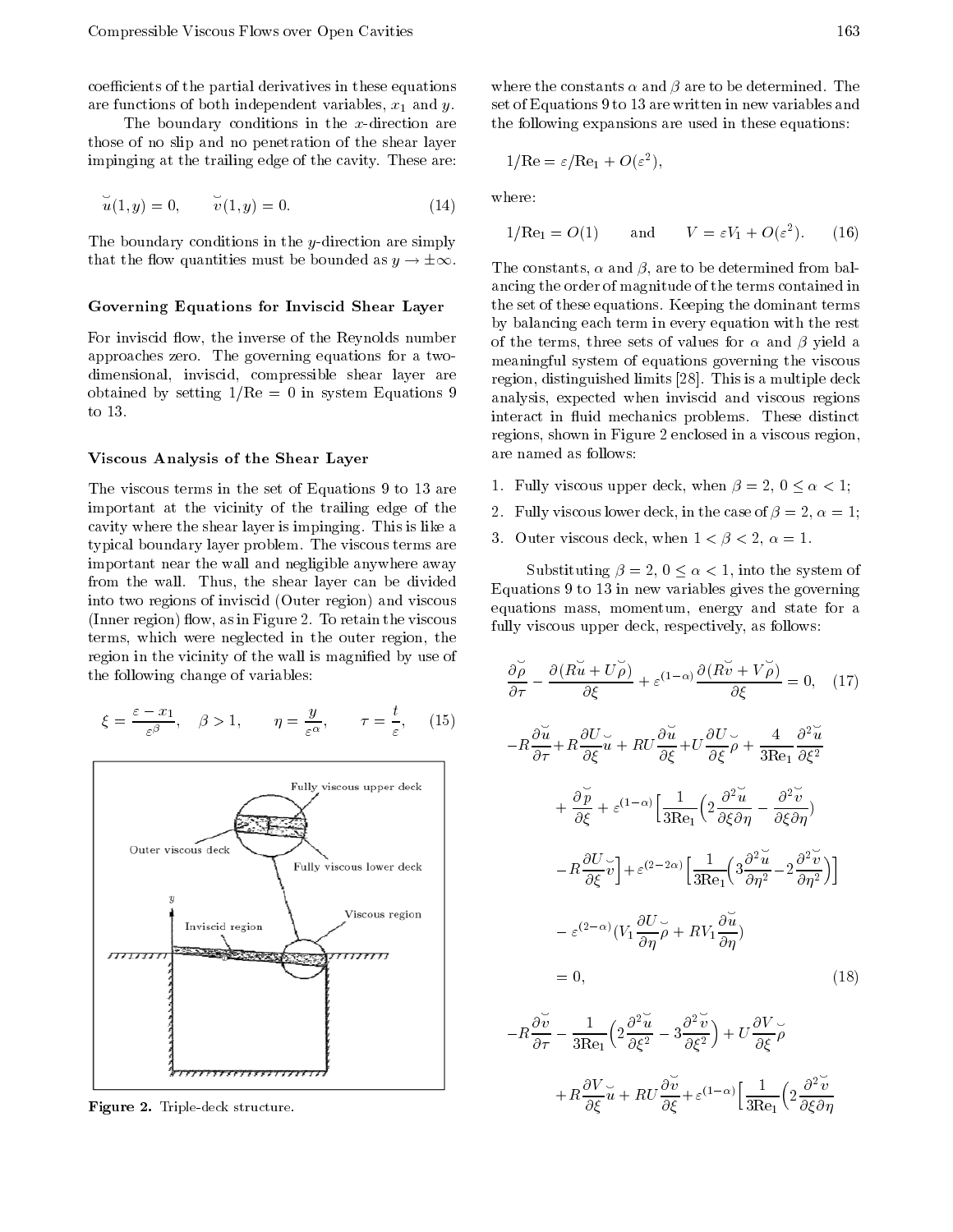$$
\frac{\partial^2 \breve{u}}{\partial \xi \partial \eta} \Big) \quad R \frac{\partial V}{\partial \eta} \breve{v} \quad \frac{\partial \breve{p}}{\partial \eta} \Big] + \varepsilon^{(2-2\alpha)} \Big( \frac{4}{3 \text{Re}_1} \frac{\partial^2 \breve{v}}{\partial \eta^2} \Big)
$$

$$
\varepsilon^{(2-\alpha)} \Big( V_1 \frac{\partial V}{\partial \eta} \breve{\rho} + R V_1 \frac{\partial \breve{v}}{\partial \eta} \Big)
$$

 $\sim$  0; (19)  $\sim$  0; (19)  $\sim$  1; (19)  $\sim$  1; (19)  $\sim$  1; (19)  $\sim$  1; (19)  $\sim$  1; (19)  $\sim$  1; (19)  $\sim$  1; (19)  $\sim$  1; (19)  $\sim$  1; (19)  $\sim$  1; (19)  $\sim$  1; (19)  $\sim$  1; (19)  $\sim$  1; (19)  $\sim$  1; (19)  $\sim$  1; (19)

$$
R\frac{\partial \overline{T}}{\partial \tau} RU \frac{\partial \overline{T}}{\partial \xi} R \frac{\partial T}{\partial \xi} \overline{u} U \frac{\partial T}{\partial \xi} \overline{\rho} (\gamma 1) M^2 \left(\frac{\partial \overline{p}}{\partial \tau}\right)
$$
  
\n
$$
U \frac{\partial \overline{p}}{\partial \xi} \frac{\partial p}{\partial \xi} \overline{u} \right) \frac{2(\gamma 1) M^2}{3 \text{Re}_1} \left( 6 \frac{\partial U}{\partial \xi} \frac{\partial \overline{u}}{\partial \xi} + 3 \frac{\partial V}{\partial \xi} \frac{\partial \overline{v}}{\partial \xi} \right)
$$
  
\n
$$
\frac{\partial U}{\partial \xi} \frac{\partial \overline{v}}{\partial \xi} \frac{\partial V}{\partial \xi} \frac{\partial \overline{u}}{\partial \xi} 2 \frac{\partial U}{\partial \xi} \frac{\partial \overline{u}}{\partial \xi} + \varepsilon^{(1-\alpha)} \left[ R V \frac{\partial \overline{T}}{\partial \eta} \right]
$$
  
\n
$$
+ R \frac{\partial T}{\partial \eta} \overline{v} + V \frac{\partial T}{\partial \eta} \overline{\rho} (\gamma 1) M^2 \left( V \frac{\partial \overline{p}}{\partial \eta} + \frac{\partial p}{\partial \eta} \overline{v} \right)
$$
  
\n
$$
\frac{2(\gamma 1) M^2}{3 \text{Re}_1} \left( 3 \frac{\partial V}{\partial \xi} \frac{\partial \overline{u}}{\partial \eta} + \frac{\partial U}{\partial \xi} \frac{\partial \overline{u}}{\partial \eta} 3 \frac{\partial U}{\partial \eta} \frac{\partial \overline{v}}{\partial \xi}
$$
  
\n
$$
+ \frac{\partial V}{\partial \eta} \frac{\partial \overline{v}}{\partial \xi} + \frac{\partial U}{\partial \eta} \frac{\partial \overline{u}}{\partial \xi} + 2 \frac{\partial V}{\partial \eta} \frac{\partial \overline{u}}{\partial \xi} + \frac{\partial V}{\partial \xi} \frac{\partial \overline{v}}{\partial \eta}
$$
  
\n
$$
+ 2 \frac{\partial U}{\partial \xi} \frac{\partial \overline{v}}{\partial \eta} \right) \left[ \varepsilon^{(2-2\alpha)} \frac{2(\gamma 1) M^2}{3 \text{Re
$$

$$
\breve{p} = \frac{1}{\gamma M^2} (R\breve{T} + T\breve{\rho}).\tag{21}
$$

For any value of  $0 \leq \alpha \leq 1$ , the first order terms in the set of equations above are the coefficients of " (1 ) . The choice of perturbation parameter in this deck is  $\varepsilon_2 = \varepsilon^{n_1}$ . The solution to this system is to be matched asymptotically to the solutions resulting from the system equations 1) Fully viscous lower deck and 2) Outer viscous deck, respectively. In the process of this matching, the proper value of  $\alpha$  is determined.

Substituting  $\beta = 2$  and  $\alpha = 1$  into system Equations 9 to 13 in new variables gives the governing equations mass, momentum, energy and state for <sup>a</sup> fully viscous lower deck. The solution to this system is to be matched asymptotically to the solution resulting from the system equations governing 1) Fully

viscous upper deck and 2) Outer viscous deck, respectively.

Substituting  $1 \lt \beta \lt 2$  and  $\alpha = 1$  into system Equations 9 to 13 in new variables gives the governing equations mass, momentum, energy and state for the outer viscous deck, respectively, as:

$$
\frac{\partial \rho}{\partial \tau} \varepsilon^{(2-\beta)} \frac{\partial}{\partial \xi} (R\breve{u} + U\breve{\rho}) + \frac{\partial}{\partial \eta} (R\breve{v} + V\breve{\rho}) = 0, \qquad (22)
$$
\n
$$
R\frac{\partial \breve{u}}{\partial \tau} + \frac{1}{3\text{Re}_1} \left( 3\frac{\partial^2 \breve{u}}{\partial \eta^2} - 2\frac{\partial^2 \breve{v}}{\partial \eta^2} \right) \qquad R\frac{\partial U}{\partial \eta} \breve{v}
$$
\n
$$
+ \varepsilon^{(2-\beta)} \left[ \frac{1}{3\text{Re}_1} (2\frac{\partial^2 \breve{u}}{\partial \xi \partial \eta} - \frac{\partial^2 \breve{v}}{\partial \xi \partial \eta} \right) + U\frac{\partial U}{\partial \xi} \breve{\rho}
$$
\n
$$
+ RU\frac{\partial \breve{u}}{\partial \xi} + R\frac{\partial U}{\partial \xi} \breve{u} + \frac{\partial \breve{\rho}}{\partial \xi} \right] + \varepsilon^{(4-2\beta)} \frac{4}{3\text{Re}_1} \frac{\partial^2 \breve{u}}{\partial \xi^2}
$$
\n
$$
\varepsilon (V_1 \frac{\partial U}{\partial \eta} \breve{\rho} + RV_1 \frac{\partial \breve{u}}{\partial \eta})
$$
\n
$$
= 0, \qquad (23)
$$

$$
R\frac{\partial \breve{v}}{\partial \tau} + \frac{4}{3\text{Re}_1} \frac{\partial^2 \breve{v}}{\partial \eta^2} + R\frac{\partial V}{\partial \eta} \breve{v} + \frac{\partial \breve{p}}{\partial \eta}
$$
  
+  $\varepsilon^{(2-\beta)} \Big[ \frac{1}{3\text{Re}_1} \Big( 2 \frac{\partial^2 \breve{v}}{\partial \xi \partial \eta} + \frac{\partial^2 \breve{u}}{\partial \xi \partial \eta} \Big) + U \frac{\partial V}{\partial \xi} \breve{\rho}$   
+  $R \frac{\partial V}{\partial \xi} \breve{u} + RU \frac{\partial \breve{v}}{\partial \xi} \Big] + \varepsilon^{(4-2\beta)} \frac{1}{3\text{Re}_1} \Big( 2 \frac{\partial^2 \breve{u}}{\partial \xi^2} + 3 \frac{\partial^2 \breve{v}}{\partial \xi^2} \Big) + \varepsilon^{(4-2\beta)} \frac{1}{3\text{Re}_1} \Big( 2 \frac{\partial^2 \breve{u}}{\partial \xi^2} + 3 \frac{\partial^2 \breve{v}}{\partial \xi^2} \Big) + \varepsilon^{(4-2\beta)} \frac{1}{\partial \eta} \breve{\rho} + RV \frac{\partial \breve{v}}{\partial \eta} \Big) = 0, \quad (24)$   
 $R \frac{\partial \breve{T}}{\partial \tau} + RV \frac{\partial \breve{T}}{\partial \eta} + R \frac{\partial T}{\partial \eta} \breve{v} + V \frac{\partial T}{\partial \eta} \breve{\rho} + ( \gamma - 1) M^2 \Big( \frac{\partial \breve{v}}{\partial \tau} + V \frac{\partial \breve{v}}{\partial \eta} \Big) + \varepsilon^{(2-\beta)} \Big[ R U \frac{\partial \breve{v}}{\partial \xi} + V \frac{\partial \breve{v}}{\partial \eta} \frac{\partial \breve{u}}{\partial \eta} \frac{\partial \breve{v}}{\partial \eta} + \varepsilon^{(2-\beta)} \Big[ R U \frac{\partial \breve{T}}{\partial \xi} \frac{\partial \breve{v}}{\partial \xi} \frac{\partial \breve{u}}{\partial \eta} \frac{\partial \breve{v}}{\partial \eta} + V \frac{\partial \breve{T}}{\partial \xi} \frac{\partial \breve{v}}{\partial \eta} \frac{\partial \breve{v}}{\partial \$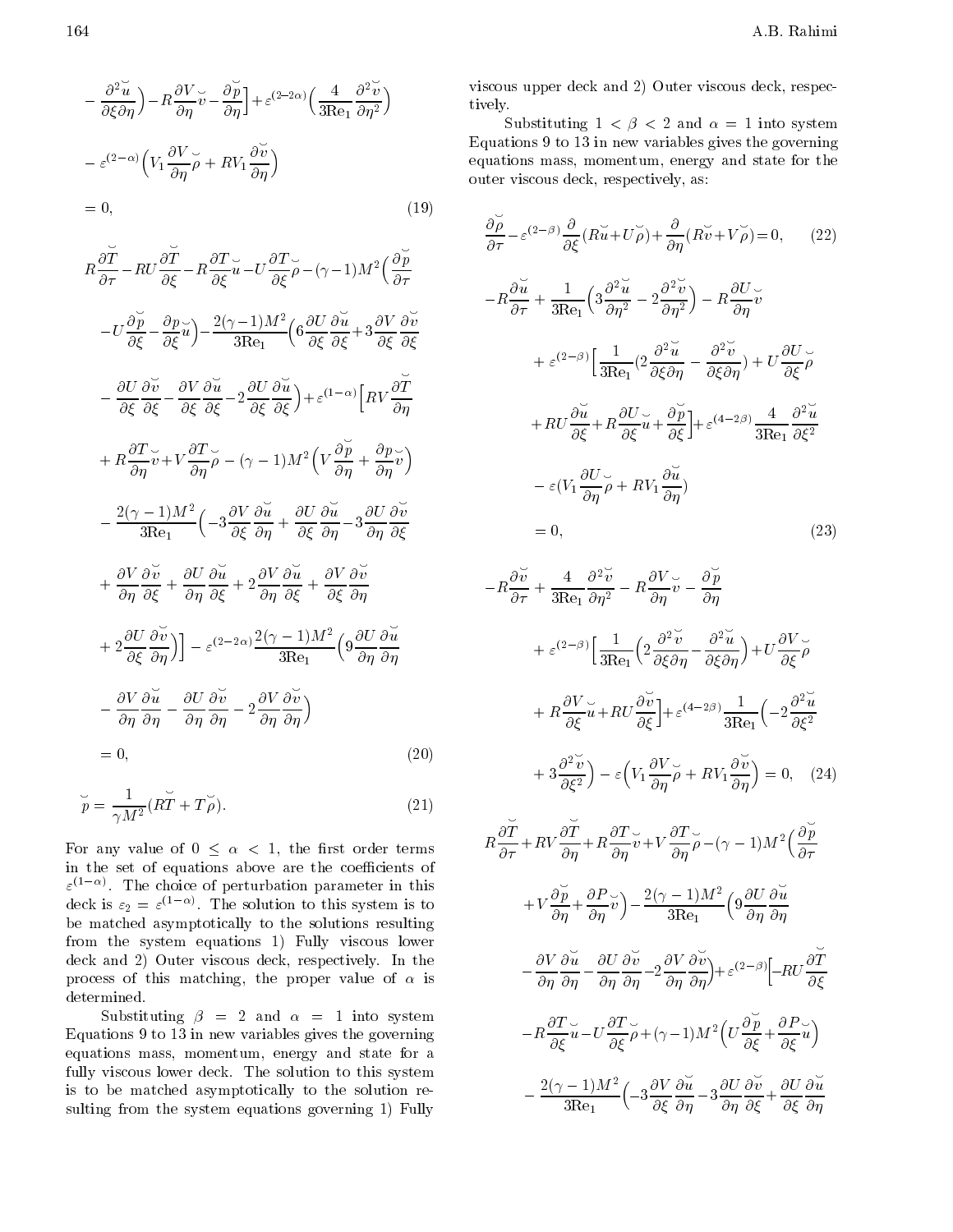$$
+\frac{\partial V}{\partial \eta} \frac{\partial \breve{v}}{\partial \xi} + \frac{\partial U}{\partial \eta} \frac{\partial \breve{u}}{\partial \xi} + \frac{\partial V}{\partial \xi} \frac{\partial \breve{v}}{\partial \eta} + 2 \frac{\partial V}{\partial \eta} \frac{\partial \breve{u}}{\partial \eta}
$$
  
+2 $\frac{\partial U}{\partial \xi} \frac{\partial \breve{v}}{\partial \eta}$ )  $\Big]_{\varepsilon} = (4 - 2\beta) \frac{2(\gamma - 1)M^2}{3\text{Re}_1} \Big( 6 \frac{\partial U}{\partial \xi} \frac{\partial \breve{u}}{\partial \xi}$   
+3 $\frac{\partial V}{\partial \xi} \frac{\partial \breve{v}}{\partial \xi} + \frac{\partial U}{\partial \xi} \frac{\partial \breve{v}}{\partial \xi} + \frac{\partial V}{\partial \xi} \frac{\partial \breve{u}}{\partial \xi} + 2 \frac{\partial U}{\partial \xi} \frac{\partial \breve{u}}{\partial \xi}$   
= 0, (25)

$$
\breve{p} = \frac{1}{\gamma M^2} (R\breve{T} + T\breve{\rho}). \tag{26}
$$

For any value of  $1 \leq \beta \leq 2$ , the first order terms in the set of these equations are the coefficients of  $\varepsilon \in \mathbb{R}$ , the choice of perturbation parameter in this deck is  $\varepsilon_1 = \varepsilon$ . The solution to this system is to be matched asymptotically to the solutions resulting from the system equations governing the 1) Outer viscous deck and 2) Fully viscous upper and lower decks, respectively. In the process of this matching, the proper value of  $\beta$  is determined. This section completes the formulation of the problem of <sup>a</sup> twodimensional compressible, viscous shear layer spanning an open cavity. In the next section, the normal mode analysis is presented.

### NORMAL MODE ANALYSIS

In this section, the stability characteristics of the shear layer are considered when it is excited by a reflected wave of frequency  $\omega$ . Since the mean flow is nonparallel and its properties are functions of both spatial variables, x and y or  $\xi$  and  $\eta$  in the viscous regions, the standard parallel stability theory is not appropriate in this problem. Here, the amplitude functions are assumed functions of both coordinates x and y or  $\xi$ and  $\eta$  and a perturbation method (multiple scales), in conjunction with normal mode theory, is used.

For inviscid shear layer, it is convenient to expand the mean flow quantities, according to expansions (Equations 16) in the power series in  $\varepsilon$ , as:

$$
Q(x_1, y) = Q_o(x_1, y) + \varepsilon Q_1(x_1, y) + \cdots, \qquad (27)
$$

in which  $Q$  represents  $U, V, R, P, T$ . Additionally, the perturbation quantities will be decomposed into an amplitude, which is a function of two variables times an exponential function, whose exponent is also a function of two variables. To this end, let:

$$
\widetilde{u}(x_1, y, t) = a(x_1, y)e^{i\theta(x_1, t)},
$$

$$
\widetilde{v}(x_1, y, t) = b(x_1, y)e^{i\theta(x_1, t)},
$$

$$
\widetilde{\rho}(x_1, y, t) = c(x_1, y)e^{i\theta(x_1, t)},
$$
  
\n
$$
\widetilde{p}(x_1, y, t) = d(x_1, y)e^{i\theta(x_1, t)},
$$
  
\n
$$
\widetilde{T}(x_1, y, t) = f(x_1, y)e^{i\theta(x_1, t)},
$$
\n(28)

where:

$$
\partial \theta / \partial t = \omega
$$
 is frequency and  $\partial \theta / \partial x_1 = k(x_1)$ . (29)

It is noted that both the amplitudes and the wave number, k, are assumed to be functions of the slow scale,  $x_1$ , as opposed to the standard linear stability problem, where  $k$  is constant and the amplitudes are only functions of the y-coordinate  $[30]$ . It is also convenient to expand the amplitude functions in the power series of  $\varepsilon$ . Thus;

$$
\operatorname{amp}(x_1, y) = \operatorname{amp}_o(x_1, y) + \varepsilon \operatorname{amp}_1(x_1, y) + \cdots,
$$
  

$$
k(x_1) = \frac{1}{\varepsilon}k(x_1) + \cdots
$$
 (30)

in which amp represents  $a, b, c, d$  and  $f$ .

Equations <sup>30</sup> are substituted into Equations 28. The resulting equations are substituted into governing equations for inviscid shear layer, making use of Equation 27. Coefficients of like powers of  $\varepsilon$  are collected in each equation and set equal to zero independently. The results are summarized below:

 $O(10^{10})$ 

Mass, x-momentum, y-momentum, energy and state are, respectively, as follows:

$$
ikR_0a_0 + R_o \frac{\partial b_o}{\partial y} + \frac{\partial R_o}{\partial y}b_o + i(kU_o \quad \omega)c_o = 0, \quad (31)
$$

$$
i(kU_o \quad \omega)R_o a_o + R_o \frac{\partial U_o}{\partial y} b_o + ik d_o = 0, \tag{32}
$$

$$
i(kU_o \t \omega)R_o b_o + \frac{\partial d_o}{\partial y} = 0,
$$
\t(33)

$$
\left[R_o \frac{\partial T_o}{\partial y} \quad (\gamma \quad 1)M^2 \frac{\partial p_o}{\partial y}\right] b_o
$$

$$
(\gamma \quad 1)M^2 i \left(kU_o \quad \omega\right) d_o
$$

$$
+ i(kU_o \quad \omega)R_o f_o
$$

$$
= 0. \tag{34}
$$

$$
\frac{1}{\gamma M^2} T_o c_o \quad d_o + \frac{1}{\gamma M^2} R_o f_o = 0.
$$
 (35)

 $\sim$  0; (34)  $\sim$  0; (34)  $\sim$  0; (34)  $\sim$  0; (34)  $\sim$  0; (34)  $\sim$  0; (34)  $\sim$  0; (34)  $\sim$  0; (34)  $\sim$  0; (34)  $\sim$  0; (34)  $\sim$  0; (34)  $\sim$  0; (34)  $\sim$  0; (34)  $\sim$  0; (34)  $\sim$  0; (34)  $\sim$  0; (34)  $\sim$  0; (34)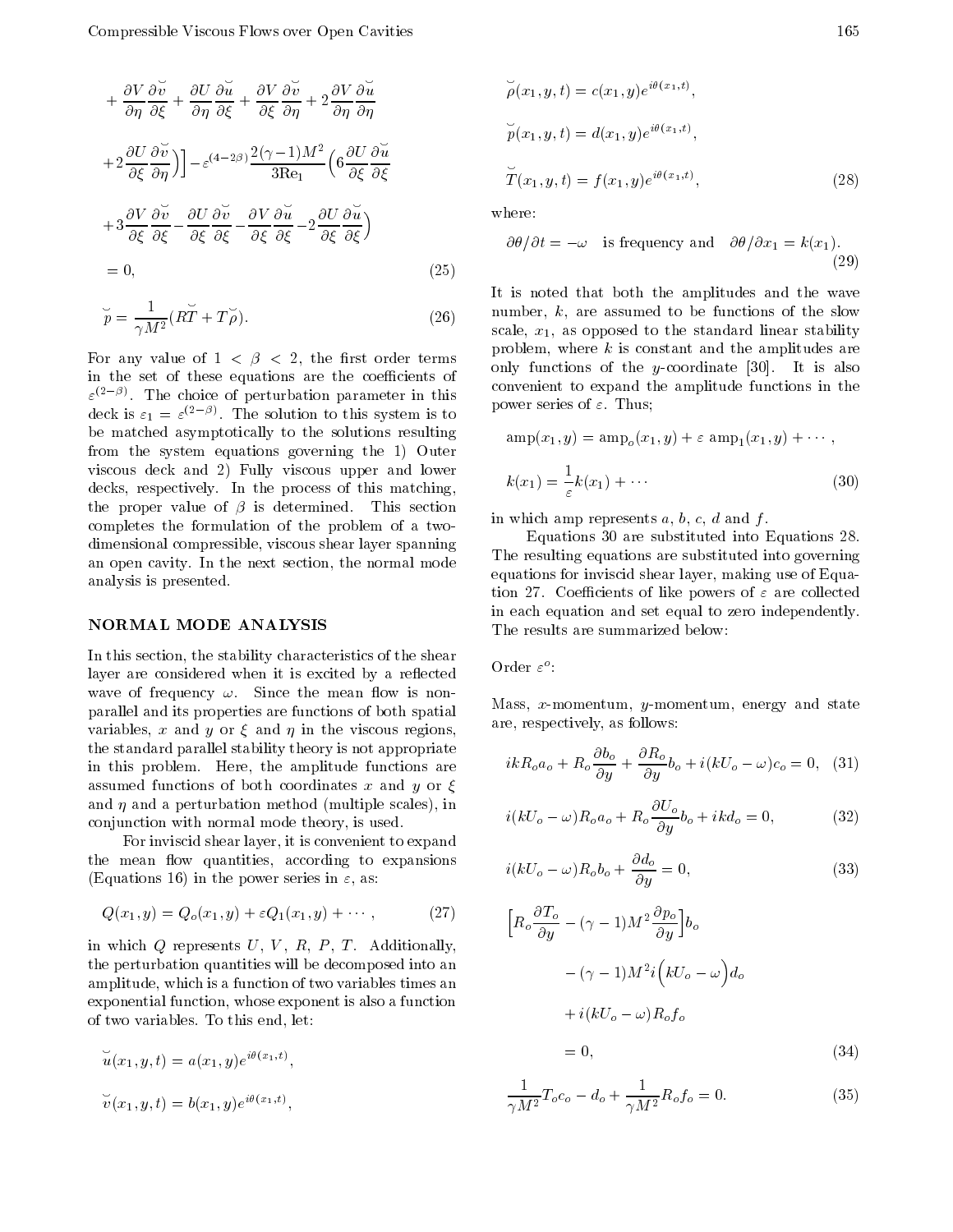Order  $\varepsilon$ :

Mass, x-momentum, y-momentum, energy and state are, respectively, as follows:

$$
ikR_o a_1 + R_o \frac{\partial b_1}{\partial y} + \frac{\partial R_o}{\partial y} b_1 + i(kU_o \quad \omega) c_1 =
$$
  
\n
$$
R_o \frac{\partial a_o}{\partial x_1} \quad a_o \frac{\partial R_o}{\partial x_1} \quad U_o \frac{\partial c_o}{\partial x_1} \quad c_o \frac{\partial U_o}{\partial x_1} \quad \text{so}
$$
  
\n
$$
ikR_1 a_o \quad ikU_1 c_o \quad R_1 \frac{\partial b_o}{\partial y} \quad b_o \frac{\partial R_1}{\partial y} \quad \text{f}
$$
  
\n
$$
V_1 \frac{\partial c_o}{\partial y} \quad c_o \frac{\partial V_1}{\partial y}, \quad (36)
$$

 $i(kU_o \quad \omega)R_o a_1 + R_o \frac{1}{\partial y} b_1 + ikd_1$ 

$$
= R_o U_o \frac{\partial a_o}{\partial x_1} \qquad R_o a_o \frac{\partial U_o}{\partial x_1} \qquad c_o U_o \frac{\partial U_o}{\partial x_1} \qquad \frac{\partial d_o}{\partial x_1}
$$

$$
+ i(kU_o \qquad \omega) a_o R_1 \qquad ikU_1 a_o R_o \qquad V_1 R_o \frac{\partial a_o}{\partial y}
$$

$$
R_o b_o \frac{\partial U_1}{\partial y} \qquad R_1 b_o \frac{\partial U_o}{\partial y} \qquad V_1 c_o \frac{\partial U_o}{\partial y}, \qquad (37)
$$

$$
i(kU_0 \t \omega)R_o b_1 + \frac{\partial d_1}{\partial y} \t\t t1
$$
  
\n
$$
= i(kU_o \t \omega) b_o R_1 \t R_o U_o \frac{\partial b_o}{\partial x_1} \t\t v
$$
  
\n
$$
ikR_o b_o U_1 \t V_1 R_o \frac{\partial b_o}{\partial y} \t\t R_o b_o \frac{\partial V_1}{\partial y}, \t\t (38) \t a
$$

$$
\begin{aligned}\n\left[R_o \frac{\partial T_o}{\partial y} \quad (\gamma \quad 1) M^2 \frac{\partial p_o}{\partial y}\right] b_1 & \text{T} \\
(\gamma \quad 1) M^2 i (kU_o \quad \omega) d_1 + i (kU_o \quad \omega) R_o f_1 & \text{n} \\
= i (kU_o \quad \omega) R_1 f_o + R_o U_o \frac{\partial f_o}{\partial x_1} & \text{V} \\
ikR_o U_1 f_o \quad R_o a_o \frac{\partial T_o}{\partial x_1} \quad V_1 R_o \frac{\partial f_o}{\partial y} & \text{s} \\
R_o b_o \frac{\partial T_1}{\partial y} \quad R_1 b_o \frac{\partial T_o}{\partial y} \quad U_o c_o \frac{\partial T_o}{\partial x_1} & \text{s} \\
V_1 c_o \frac{\partial T_o}{\partial y} + (\gamma \quad 1) M^2 \left[U_o \frac{\partial d_o}{\partial x_1} + ikU_1 d_o\right] & \text{n} \\
+ a_o \frac{\partial p_o}{\partial x_1} + V_1 \frac{\partial d_o}{\partial y} + b_o \frac{\partial p_1}{\partial y}\right], \n\end{aligned}
$$
\n(39)

$$
\frac{1}{\gamma M^2} T_o c_1 \quad d_1 + \frac{1}{\gamma M^2} R_o f_1 =
$$
\n
$$
\frac{1}{\gamma M^2} (R_1 f_o + T_1 c_o).
$$
\n(40)

Equations 31 to 35 represent a set of equations to be solved for the zeroth order perturbation amplitudes  $a_o, b_o, c_o, d_o$  and  $f_o$ . This will be presented in later sections.

For viscous shear layer, in the same way, the mean flow properties and amplitudes are expanded in the power series in  $\varepsilon$  as before, but, in terms of  $\xi$  and  $\eta$  and different ones in each deck. Zeroth-order and first-order mass,  $x$ -momentum,  $y$ -momentum, energy and state equations, in a form similar to Equations 31 through <sup>40</sup> for perturbation amplitudes, are obtained for each deck in the multiple deck structure. These equations are to be solved for each deck independently and then the results are to be matched asymptotically to those among themselves, as well as to the inviscid region. This task will be presented in the next sections.

# CORRECTION

The wave-number correction, due to the effect of the non-parallelism of the shear layer, is derived in this section. This is done for the inviscid region, as well as for the amplitude deck structure in the viscous region. The system of equations for zeroth and first-order amplitudes in every region is written in <sup>a</sup> matrix form involving <sup>a</sup> linear operator. The adjoint of this operator is calculated and the Fredholm alternative is applied. The resulting solvability condition produces a differential equation yielding to the derivation of the wave-number/frequency correction. This correction is added to the wave-number/frequency calculated by Tam and Block. The corrected wavenumber is matched throughout the region asymptotically.

### Wave-Number Correction for Inviscid Region

System Equations 31 to 35 represent a set of equations to be solved for the zeroth-order perturbation amplitudes  $a_o$ ,  $b_o$ ,  $c_o$ ,  $d_o$  and  $f_o$  for the inviscid region. This set of equations can be written in matrix form as:

$$
[L][\phi_o(x_1, y)] = [0],\tag{41}
$$

where:

$$
[\phi_o] = [a_o \quad b_o \quad c_o \quad d_o \quad f_o]^T,
$$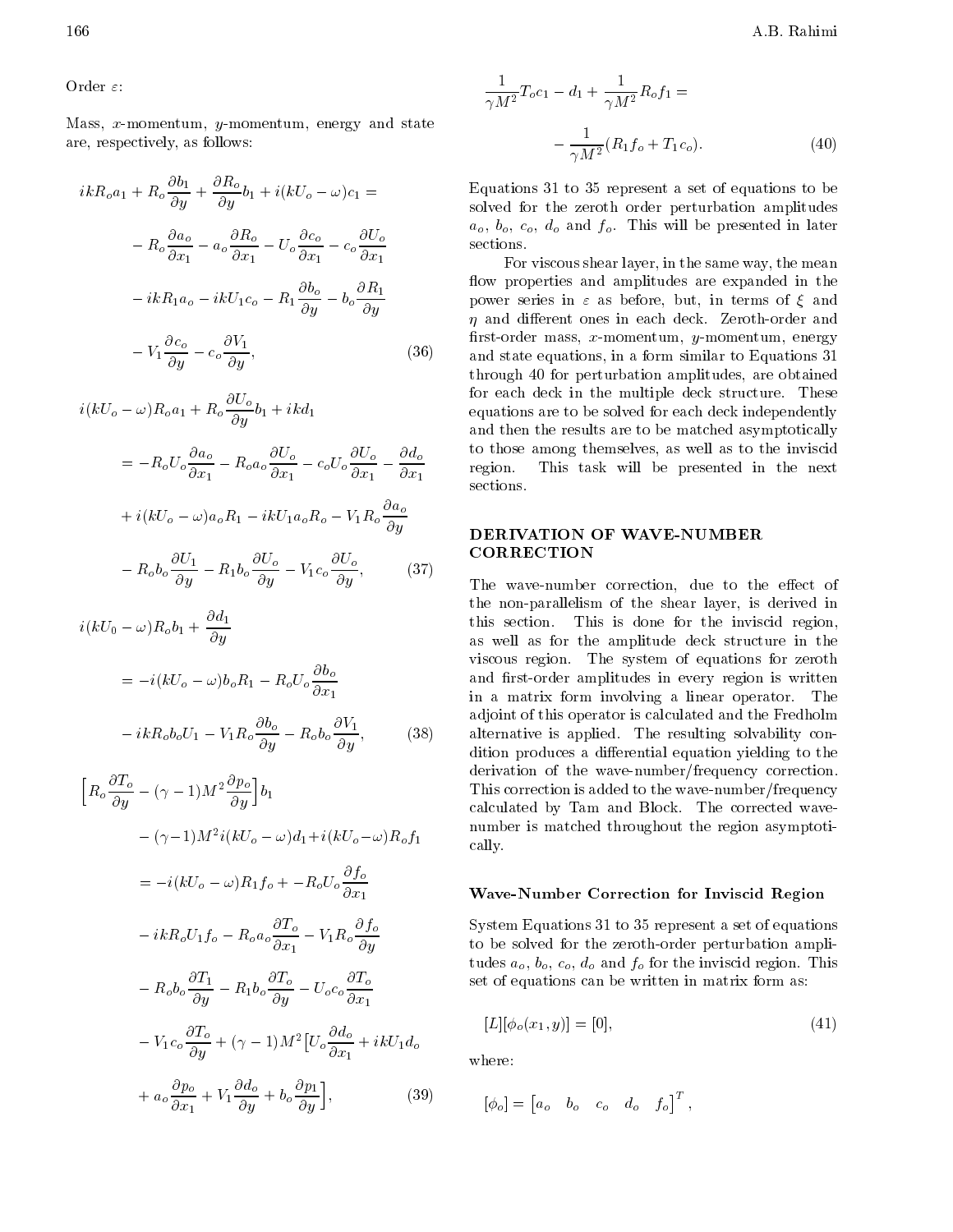and:

$$
[L] =
$$
  
\n
$$
\begin{bmatrix}\ni kR_o & \frac{\partial R_o}{\partial y} + R_o \frac{\partial}{\partial y} & i(kU_o & \omega) & k \\
i(kU_o & \omega)R_o & R_0 \frac{\partial U_o}{\partial y} & 0 & \text{se} \\
0 & i(kU_o & \omega)R_o & 0 & \text{a} \\
0 & R_o \frac{\partial T_o}{\partial y} & 0 & \text{b} \\
0 & 0 & 0 & \frac{T_o}{\gamma M^2} \\
0 & i(kU_o & \omega) & i(kU_o & \omega)R_o\n\end{bmatrix}
$$
  
\n
$$
i(\gamma - 1)M^2(kU_o & \omega) i(kU_o & \omega)R_o
$$
  
\n
$$
i(\gamma - 1) \frac{\partial}{\partial y} (kU_o & \omega) i(kU_o & \omega)R_o
$$
  
\n
$$
i(\gamma - 1) \frac{\partial}{\partial y} (kU_o & \omega) i(kU_o & \omega)R_o
$$
  
\n(42)

It is noted that the operations involved in  $[L]$  are simply multiplications by known functions and differentiations with respect to  $y$ . Thus, it is possible to consider Equation 41 at a given spanwise location independent of every other spanwise location. This is <sup>a</sup> result of the weakly non-parallel approximation. Arbitrary functions of  $x_1$  will be involved in the solution of Equation 41. Indeed, it is convenient to write:

$$
[\phi_o(x_1, y)] = A(x_1)[\hat{\phi}_o(x_1, y)], \tag{43}
$$

where  $A(x_1)$  is, at this level, an arbitrary function of x. However, since differentiations in  $[L]$  are with respect to <sup>y</sup> only:

$$
[L][\phi_o(x_1, y)] = A(x_1)[L][\hat{\phi}_o(x_1, y)],
$$
  
or:

Equation 44 is a homogeneous system of equations to solve for the components of  $[\phi_o(x_1, y)]$ . The matrix, [L], is a matrix of linear operators that acts on the components of a five-dimensional vector which are functions of  $y$  and transforms it into a new five-dimensional vector. Thus, the vector space,  $\Re$ , is defined as all fivedimensional vectors whose components are complex functions of a real variable, y, whose range is from  $\infty$ to  $+\infty$ . An inner product can be defined on this vector space according to:

 $|L| |\psi_{0}(x_1, y)| = |0|$ . (44)

$$
([r],[s]) = \int_{-\infty}^{+\infty} [r]^T [\overline{s}] dy, \tag{45}
$$

for all  $[r]$ ,  $[s] \in \Re$ . The bar in Equation 45 denotes a complex conjugate. For a given excitation frequency,  $\omega$ , it is desired to find the amplitudes of each variable, as well as the spatial wave function,  $k(x_1)$ . Equation 44 is a homogeneous system for solving these amplitudes at

each spatial location with the local value of  $k(x_1)$  as a parameter. However, this system will have a non-trivial solution only for certain values of  $k(x_1)$ . The values of  $k(x_1)$ , for which this non-trivial solution occurs, can be determined numerically. Equations 36 to 40 represent a set of equations to solve for the first-order perturbation amplitudes  $a_1$ ,  $b_1$ ,  $c_1$ ,  $d_1$  and  $f_1$ . These equations can be written in the form:

$$
[L][\phi_1(x_1, y)] = [g(x_1, y)], \qquad (46)
$$

where:

$$
[\phi_1(x_1, y)] = [a_1 \quad b_1 \quad c_1 \quad d_1 \quad f_1]^T,
$$
  

$$
[g(x_1, y)] = [g_1(x_1, y) \quad g_2(x_2, y) \quad g_3(x_1, y)]
$$
  

$$
g_4(x_1, y) \quad g_5(x_1, y)]^T,
$$

in which  $g's$  are the right hand-side functions of Equations 36 to 40, respectively. The operator,  $[L]$ , in Equation <sup>44</sup> is the same operator that appears in Equation 46. This equation is <sup>a</sup> non-homogeneous system, whereas Equation <sup>44</sup> is <sup>a</sup> homogeneous system. Furthermore, non-trivial solutions of Equation 46 exist. Thus, the Fredholm alternative implies that <sup>a</sup> solution to Equation 46 exists if, and only if, the nonhomogeneous terms satisfy a solvability condition. In particular, one can show that the non-homogeneous terms must be orthogonal to all non-trivial solutions of the corresponding adjoint problem. The adjoint of an operator,  $[L]$ , with respect to a given inner product, is the operator,  $|L|$ , that:

$$
([L][r], [s]) = ([r], [L^*][s]), \tag{47}
$$

for all  $[r]$ ,  $[s]$  belonging to the domain of  $[L]$ . Equation 47 applied to the inner product given in Equation <sup>45</sup> becomes:

$$
\int_{-\infty}^{+\infty} ([L][r])^T [\overline{s}] dy = \int_{-\infty}^{+\infty} [r]^T ([L^*][\overline{s}]) dy.
$$
 (48)

Let, [r] <sup>=</sup> Let,  $[r] = \begin{bmatrix} r_1 & r_2 & r_3 & r_4 & r_5 \end{bmatrix}^T$  and  $[s] = \begin{bmatrix} s_1 & s_2 & s_3 & s_4 & s_5 \end{bmatrix}^T$  be arbitrary elements of  $\Re$ . Then, using the definition of  $[L]$  from Equation 44, the left-hand side of Equation 48 becomes:

$$
\int_{-\infty}^{+\infty} ([L][r])^T [\bar{s}] dy = \int_{-\infty}^{+\infty} \left\{ \left[ ikR_o r_1 + \frac{\partial R_o}{\partial y} r_2 + R_o \frac{\partial r_2}{\partial y} + i(kU_o - \omega) r_3 \right] \bar{s}_1 + \left[ i(kU_o - \omega) R_o r_1 + R_o \frac{\partial U_o}{\partial y} r_2 \right] \right\}
$$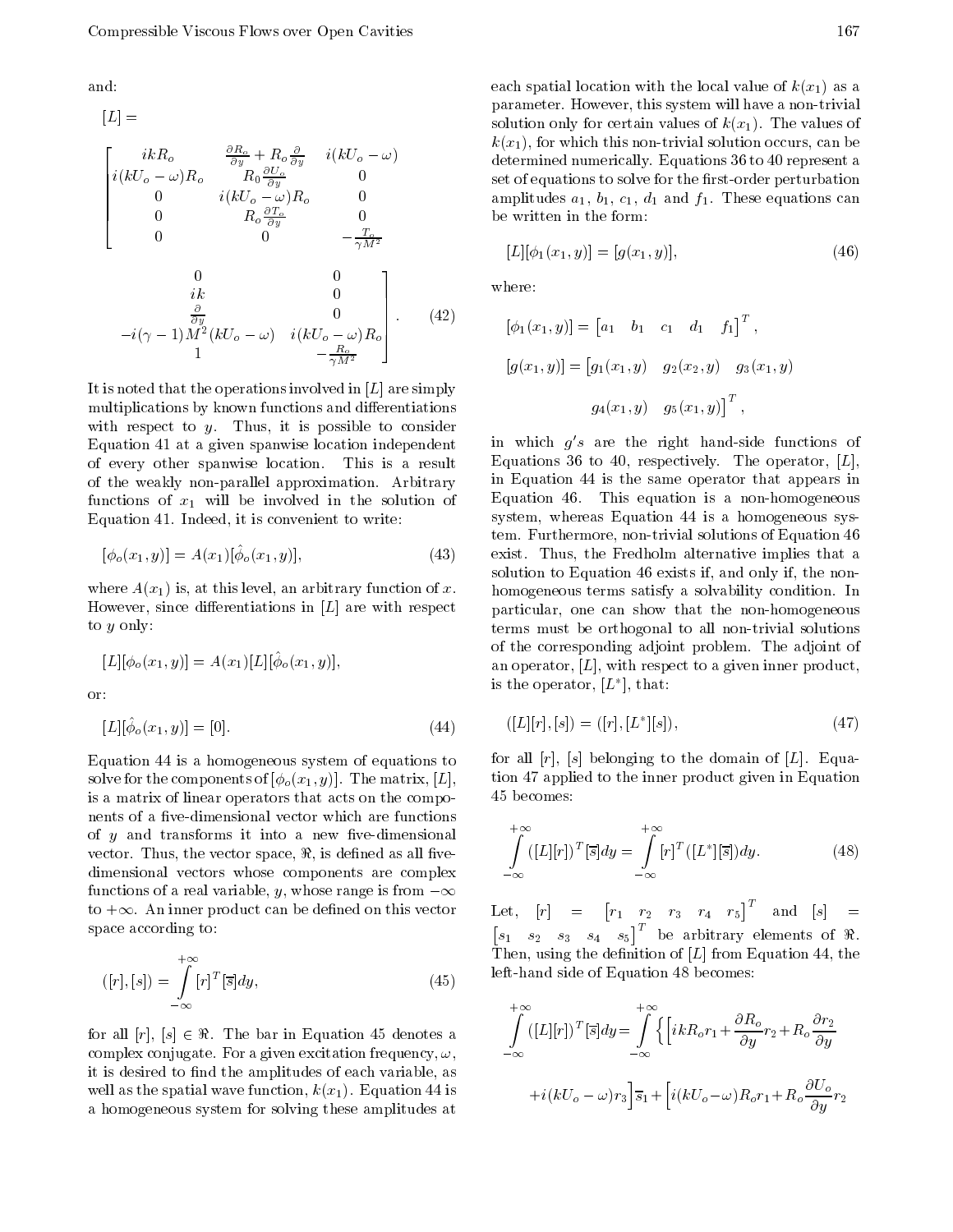$$
+ikr_4\overline{\smash{\big)}\,} \overline{s}_2 + \left[i(kU_o - \omega)R_o r_2 + \frac{\partial r_4}{\partial y}\right] \overline{s}_3 + \left[R_o \frac{\partial T_o}{\partial y} r_2\right]
$$
\n
$$
i(\gamma - 1)M^2(kU_o - \omega)r_4 + i(kU_o - \omega)R_o r_5\right] \overline{s}_4
$$
\n
$$
+ \left[\begin{array}{cc} \frac{T_o}{\gamma M^2}r_3 + r_4 & \frac{R_o}{\gamma M^2}r_5\right] \overline{s}_5\end{array}\right\} dy.
$$

By use of integration by parts, this can be written as:

$$
\int_{-\infty}^{+\infty} ([L][r])^{T} [\bar{s}] dy = \int_{-\infty}^{+\infty} \left\{ \left[ ikR_{o}\bar{s}_{1} + i(kU_{o} - \omega)R_{o}\bar{s}_{2} \right] r_{1} \right.
$$

$$
+ \left[ \frac{\partial R_{o}}{\partial y} \bar{s}_{1} - \frac{\partial}{\partial y} (R_{o}\bar{s}_{1}) + R_{o} \frac{\partial U_{o}}{\partial y} \bar{s}_{2} + i(kU_{o} - \omega)R_{o}\bar{s}_{3} \right.
$$

$$
+ R_{o} \frac{\partial T_{o}}{\partial y} \bar{s}_{4} \right] r_{2} + \left[ i(kU_{o} - \omega) \bar{s}_{1} - \frac{T_{o}}{\gamma M^{2}} \bar{s}_{5} \right] r_{3}
$$

$$
+ \left[ ik\bar{s}_{2} - i(\gamma - 1)M^{2}(kU_{o} - \omega) \bar{s}_{4} + \bar{s}_{5} - \frac{\partial \bar{s}_{3}}{\partial y} \right] r_{4}
$$

$$
+ \left[ i(kU_{o} - \omega)R_{o}\bar{s}_{4} - \frac{R_{o}}{\gamma M^{2}} \bar{s}_{5} \right] r_{5} \right\} dy. \tag{49}
$$

The right-hand side of Equation 49 can be written in the same form as the right-hand side of Equation <sup>48</sup> with:

$$
\begin{aligned} \begin{bmatrix} L^* \end{bmatrix} &= \\ \begin{cases} \begin{array}{ccc} i\overline{k}R_o & i(\overline{k}U_o & \omega)R_o & 0 \\ R_o \frac{\partial}{\partial y} & R_o \frac{\partial U_o}{\partial y} & i(\overline{k}U_o & \omega)R_o \\ i(\overline{k}U_o & \omega) & 0 & 0 \\ 0 & i\overline{k} & \frac{\partial}{\partial y} \\ 0 & 0 & 0 \end{array} \\ \begin{array}{ccc} 0 & 0 & 0 \\ R_o \frac{\partial T_o}{\partial y} & 0 \\ 0 & i(\overline{k}U_o & \omega) & 1 \\ i(\overline{k}U_o & \omega) & \frac{R_o}{\gamma M^2} \end{array} \end{cases}, \end{aligned}
$$

Let  $[\phi(x_1, y)]$  be  $\overline{O(x)}$  if you be the solution to:

$$
[L^*][\hat{\phi}_o(x_1, y)] = [0], \tag{50}
$$

subject to the requirement that all components of  $[\phi_{\alpha}(x_1,y)]$  as  $\overline{O}$  are bounded as  $\overline{O}$  . The Fredholm as y is the Fredholm as y is the Fredholm as  $\overline{O}$ alternative implies that for a solution  $\mathbf{f}$ to exist,  $[g(x_1, y)]$  must be orthogonal to  $[\phi_o(x_1, y)]$ .  $\overline{O}$  (\* 1)  $\overline{O}$  /]. That is:

$$
([g(x_1, y)], [\hat{\phi}^*_{o}(x_1, y)]) = 0,
$$

or:

$$
\int_{-\infty}^{+\infty} [g(x_1, y)]^T [\hat{\phi}_o(x_1, y)] dy = 0.
$$
\n(51)

Upon substitution of all appropriate quantities and neglecting first-order perturbation quantitie, Equation 51 becomes:

$$
A(x_1) \int_{-\infty}^{+\infty} \left\{ \left[ R_o \frac{\partial \hat{a}_o}{\partial x_1} + \frac{\partial R_o}{\partial x_1} \hat{a}_o + U_o \frac{\partial \hat{c}_o}{\partial x_1} + \frac{\partial U_o}{\partial x_1} \hat{c}_o \right] \hat{a}_o \right\}
$$
  
+ 
$$
\left[ R_o U_o \frac{\partial \hat{a}_o}{\partial x_1} + R_o \frac{\partial U_o}{\partial x_1} \hat{a}_o + U_o \frac{\partial U_o}{\partial x_1} \hat{c}_o + \frac{\partial \hat{d}_o}{\partial x_1} \right] \hat{b}_o^*
$$
  
+ 
$$
\left[ R_o U_o \frac{\partial \hat{b}_o}{\partial x_1} \right] \hat{c}_o^* + \left[ R_o U_o \frac{\partial \hat{f}_o}{\partial x_1} + R_o \frac{\partial T_o}{\partial x_1} \hat{a}_o \right]
$$
  
+ 
$$
U_o \frac{\partial T_o}{\partial x_1} \hat{c}_o \quad (\gamma \quad 1) M^2 U_o \frac{\partial \hat{d}_o}{\partial x_1} \right] \hat{d}_o^* \right\} dy
$$
  
+ 
$$
\frac{dA}{dx_1} \int_{-\infty}^{+\infty} \left\{ (R_o \hat{a}_o + U_o \hat{c}_o) \hat{a}_o^* + (R_o U_o \hat{a}_o + \hat{d}_o) \hat{b}_o \right\}
$$
  
+ 
$$
R_o U_o \hat{b}_o \hat{c}_o^* + \left[ R_o U_o \hat{f}_o \quad (\gamma \quad 1) M^2 U_o \hat{d}_o \right]
$$
  

$$
\cdot \hat{d}_o^* \right\} dy = 0,
$$
 (52)

or:

$$
\mu_1(x_1)\frac{dA}{dx_1} \quad i\mu_2(x_1)A(x_1) = 0,\tag{53}
$$

where  $\mu_1(x_1)$  and  $\mu_2(x_1)$  can be determined by comparing Equations 52 to 53. The solution of Equation 53 is:

$$
A(x_1) = A_o e^{+i \int \frac{\mu_2(x_1)}{\mu_1(x_1)}} = A_o e^{+i\nu(x_1)}, \tag{54}
$$

where  $A_o$  is an arbitrary constant of integration. The solution for the zeroth-order perturbation quantities can be written as:

$$
\widetilde{u}(x_1, y) = A_o e^{i[k(x_1) + \nu(x_1) - \omega t]} a_o(x_1, y) + \cdots ,
$$
  

$$
\widetilde{v}(x_1, y) = A_o e^{i[k(x_1) + \nu(x_1) - \omega t]} b_o(x_1, y) + \cdots ,
$$
  

$$
\widetilde{\rho}(x_1, y) = A_o e^{i[k(x_1) + \nu(x_1) - \omega t]} c_o(x_1, y) + \cdots ,
$$
  

$$
\widetilde{p}(x_1, y) = A_o e^{i[k(x_1) + \nu(x_1) - \omega t]} d_o(x_1, y) + \cdots ,
$$
  

$$
\widetilde{T}(x_1, y) = A_o e^{i[k(x_1) + \nu(x_1) - \omega t]} f_o(x_1, y) + \cdots
$$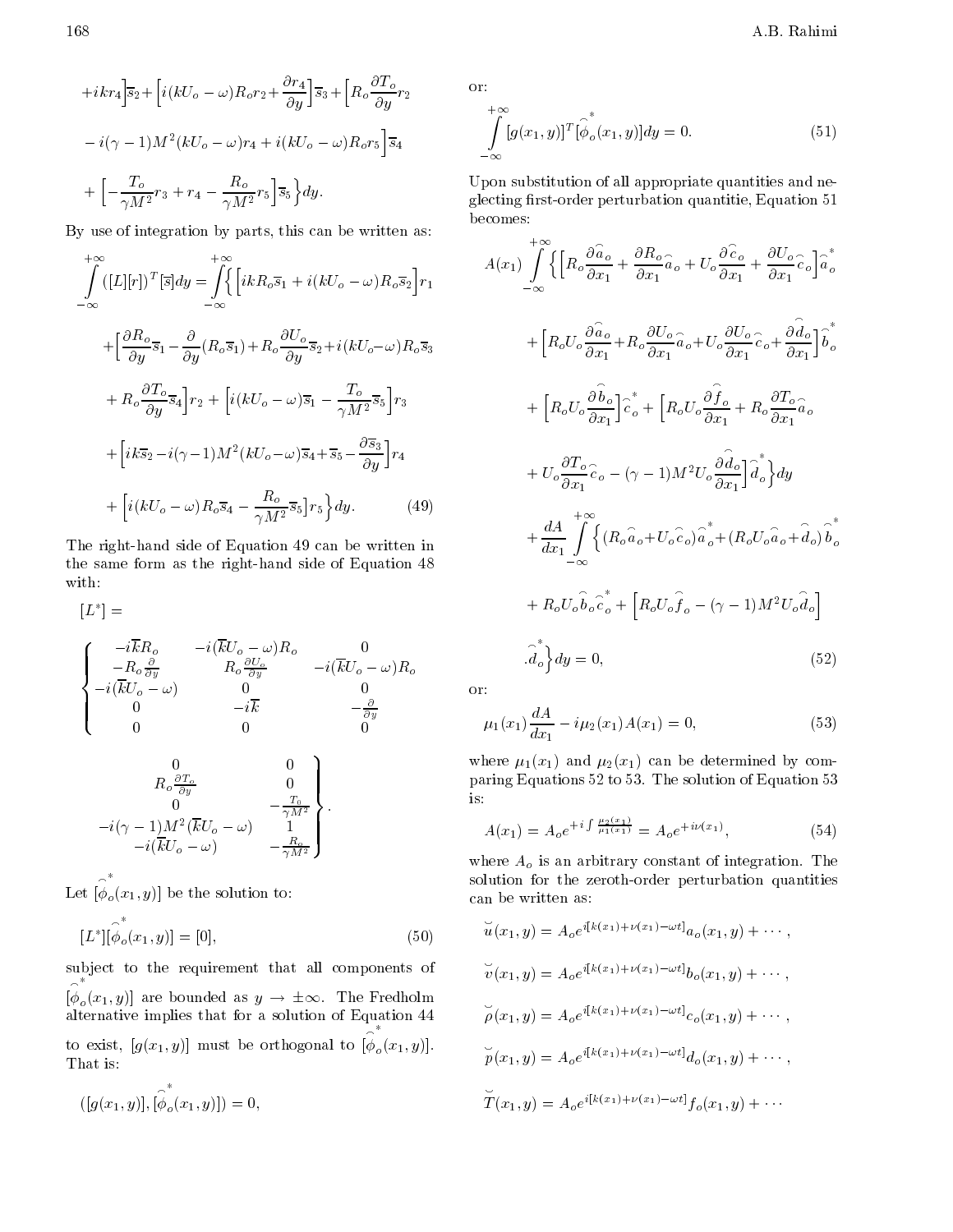The sum:

$$
\lambda(x_1) = k(x_1) + \nu(x_1),\tag{55}
$$

represents <sup>a</sup> corrected value for the wave-number to include the effects of the shear layer thickness increasing downstream. The value of  $\lambda(L)$  is dependent upon the frequency at which the shear layer is excited. <sup>A</sup> numerically defined function,  $\lambda(L)$ , for a given  $\omega$  is defined. This function can then be used as a correction to the  $k(\omega)$  used by Tam and Block.

#### Wave-Number Correction for Viscous Region

In such a manner as the previous section, the wavenumber/frequency correction for the viscous region is derived. Here, in the same way, the mean flow properties and amplitudes are expanded in the power series in  $\varepsilon$  as follows, each deck with different  $\xi$  and  $\eta$ coordinates:

$$
Q(\xi,\eta)=Q_o(\xi,\eta)+\varepsilon Q_1(\xi,\eta)+\cdots,
$$

in terms of  $\xi$ ,  $\eta$  and  $\tau$ , where  $\frac{\partial \theta}{\partial \tau} = \omega$  and  $\frac{\partial \theta}{\partial \xi} = \omega$  $\mathcal{L}(\mathbf{x})$  . Also, in the same way as in Equations 30, the same  $\mathbf{x}$ amplitudes are expanded, but, in terms of  $\xi$  and  $\eta$ . Substituting these expansions in governing equations in the viscous region (Equations <sup>17</sup> to <sup>21</sup> for <sup>a</sup> fully viscous upper deck, Equations 17 to 21 with  $\alpha = 1$ for a fully viscous lower deck and Equations 22 to 26 for the outer viscous deck), the systems equations for perturbation amplitudes in multiple deck structures are obtained. The wave-number correction for this region is derived in such a manner as the previous section.

### NUMERICAL SOLUTION OF SHEAR LAYER EQUATIONS

In this section, the solution of the zeroth-order perturbation amplitudes for the inviscid region, as well as for the multiple deck structure, is presented. These zerothorder perturbation amplitudes are used in the derived functions for the wave-number/frequency corrections due to the effect of non-parallelism of the shear layer, given in the previous section. An elimination process is used to reduce the system of equations representing the zeroth-order perturbation amplitudes to a differential equation of second order or to a system of differential equations of second order. The fourth order Runge-Kutta is used to solve these resulting differential equations numerically. All mean flow quantities are assumed to be known. In fact, <sup>a</sup> tangent hyperbolic function is assumed to represent the mean flow velocity profiles as follows:

$$
U_o = \frac{1}{2} \left[ 1 + \tanh\left(\frac{y/L}{2\theta_o/L(1+\beta x)}\right) \right].
$$
 (56)

Here, all the quantities are dimensionless,  $\theta_o$  is the thickness of the shear layer and  $\beta$  represents the rate of growth of the shear layer. Other mean flow properties, such as density, temperature and free stream speed of sound, are:

$$
R_o = \frac{1}{1 + \frac{\gamma - 1}{2} M^2 (1 - U_o^2)},
$$
  
\n
$$
T_o = 1/R_o, \qquad A_o = \frac{1}{M} \sqrt{1/R_o}.
$$
\n(57)

By the use of these mean flow properties and a given frequency,  $\omega$ , the zeroth-order amplitudes are solved and are used in evaluating the correction functions,  $\nu(x_1)$ . First, the numerical solution for zeroth-order amplitudes in the inviscid region is considered. The component equations of Equation 44 are:

$$
ikR_o \hat{a}_o + R_o \frac{\partial \hat{b}_o}{\partial y} + \frac{\partial R_o}{\partial y} \hat{b}_o + i(kU_o \quad \omega) \hat{c}_o = 0,
$$
\n(58)

$$
i(kU_o \quad \omega)R_o \hat{a}_o + R_o \frac{\partial U_o}{\partial y} \hat{b}_o + ik \hat{d}_o = 0, \tag{59}
$$

$$
i(kU_o \t\omega) R_o \hat{b}_o + \frac{\partial d_o}{\partial y} = 0, \t(60)
$$

$$
\Big[R_o\frac{\partial T_o}{\partial y} \quad (\gamma -1)M^2\frac{\partial p_o}{\partial y}\Big]\hat{b}_o \quad (\gamma -1)M^2i(kU_o - \omega)\hat{d}_o
$$

$$
+ i(kU_o - \omega)R_o \hat{f}_o = 0, \qquad (61)
$$

$$
\frac{1}{\gamma M^2} T_o \hat{c}_o \quad \hat{d}_o + \frac{1}{\gamma M^2} R_o \hat{f}_o = 0.
$$
 (62)

Using an elimination process and making use of the following mean flow property relations:

$$
\frac{\partial P_o}{\partial y} = 0, \qquad \frac{1}{T_o} \frac{\partial T_o}{\partial y} = \frac{1}{R_o} \frac{\partial R_o}{\partial y}, \qquad (63)
$$

a single differential equation of second order, in terms of the pressure amplitudes, is produced:

$$
\frac{\partial^2 \hat{d}_o}{\partial y^2} \quad \left[ \frac{2k}{(kU_o - \omega)} \frac{\partial U_o}{\partial y} + \frac{1}{R_o} \frac{\partial R_o}{\partial y} \right] \frac{\partial \hat{d}_o}{\partial y}
$$

$$
\left[ k^2 \quad \frac{(kU_o - \omega)^2}{A_o^2} \right] \hat{d}_o = 0. \tag{64}
$$

Once this equation is solved for  $d_o$ , the other amplitudes,  $\hat{a}_o$ ,  $b_o$ ,  $\hat{c}_o$  and  $f_o$ , can be determined in terms of  $d_o$ . The next step is to obtain the non-trivial solution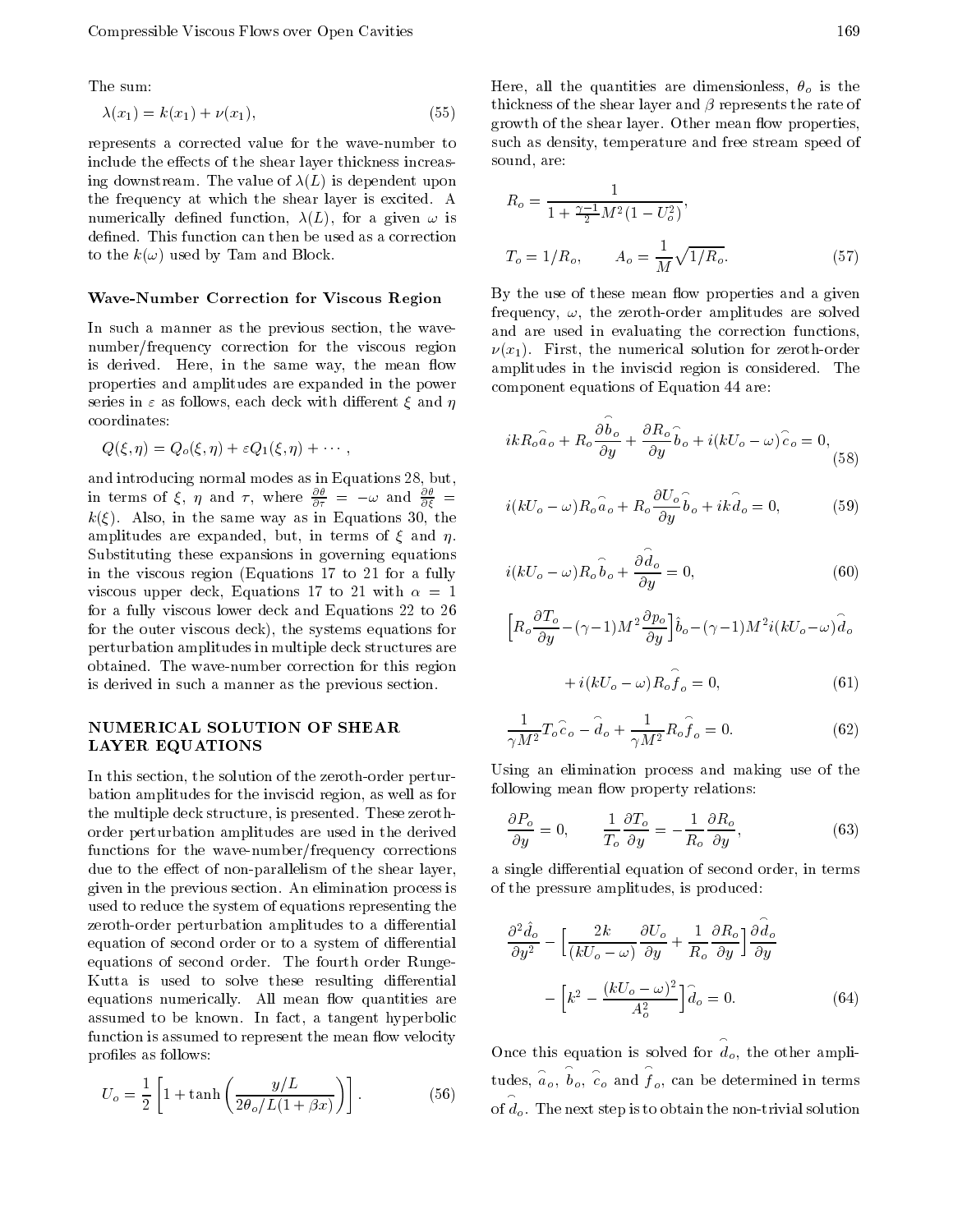of the adjoint problem knowing the eigenvalue,  $k$ . The equations defining the components of the adjoint vector are:

$$
i\hat{k}R_o\hat{a}_o^* + i(\overline{k}U_o - \omega)R_o\hat{b}_o^* = 0, \qquad (65)
$$

$$
R_o \frac{\partial \hat{a_o}}{\partial y}^* - R_o \frac{\partial U_o}{\partial y} \hat{b_o}^* + i(\hat{k}U_o \ \omega) R_o \hat{c_o}^* - R_o \frac{\partial T_o}{\partial y} \hat{d_o}^* = 0, \tag{66}
$$

$$
i(\overline{k}U_o - \omega)\hat{a}_o + \frac{T_o}{\gamma M^2}\hat{f}_o = 0, \tag{67}
$$

$$
i\overrightarrow{k}\widehat{b}_o^* + \frac{\partial \widehat{c}_o^*}{\partial y} \quad (\gamma \quad 1)M^2 i(\widehat{k}U_o \quad \omega) \widehat{d}_o^* \quad \widehat{f}_o^* = 0, \quad \text{in} \quad \text{res} \tag{68}
$$

$$
i(\overline{k}U_o \quad \omega)R_o \hat{d}_o^* + \frac{R_o}{\gamma M^2} \hat{f}_o^* = 0.
$$
 (69) t

Again, using the elimination process and making use of Equations 63, a single differential equation of second order, in terms of  $d_o$ , results in:

$$
\frac{\partial^2 \hat{d}_o}{\partial y^2} \left[ \frac{\overline{k}}{(\overline{k}U_o - \omega)^3} \frac{\partial U_o}{\partial y} + \frac{1}{R_o} \frac{\partial R_o}{\partial y} \right] \overline{k}(\overline{k}U_o - \omega) \frac{\partial U_o}{\partial y} \bigg] \frac{\partial \hat{d}_o}{\partial y} \quad \text{and} \quad \text{for} \quad \text{for} \quad \text{for} \quad \text{for} \quad \text{for} \quad \text{for} \quad \text{for} \quad \text{for} \quad \text{for} \quad \text{for} \quad \text{for} \quad \text{for} \quad \text{for} \quad \text{for} \quad \text{for} \quad \text{for} \quad \text{for} \quad \text{for} \quad \text{for} \quad \text{for} \quad \text{for} \quad \text{for} \quad \text{for} \quad \text{for} \quad \text{for} \quad \text{for} \quad \text{for} \quad \text{for} \quad \text{for} \quad \text{for} \quad \text{for} \quad \text{for} \quad \text{for} \quad \text{for} \quad \text{for} \quad \text{for} \quad \text{for} \quad \text{for} \quad \text{for} \quad \text{for} \quad \text{for} \quad \text{for} \quad \text{for} \quad \text{for} \quad \text{for} \quad \text{for} \quad \text{for} \quad \text{for} \quad \text{for} \quad \text{for} \quad \text{for} \quad \text{for} \quad \text{for} \quad \text{for} \quad \text{for} \quad \text{for} \quad \text{for} \quad \text{for} \quad \text{for} \quad \text{for} \quad \text{for} \quad \text{for} \quad \text{for} \quad \text{for} \quad \text{for} \quad \text{for} \quad \text{for} \quad \text{for} \quad \text{for} \quad \text{for} \quad \text{for} \quad \text{for} \quad \text{for} \quad \text{for} \quad \text{for} \quad \text{for} \quad \text{for} \quad \text{for} \quad \text{for} \quad \text{for} \quad \text{for} \quad \text{for} \quad \text{for} \quad \text{for} \quad \text{for} \quad \text{for} \quad \text{for} \quad \text{for} \quad \text{for} \quad \text{for}
$$

Once this dierential equation is solved, the adjoints of the other amplitudes,  $a_a, b_a, c_a$ ar  $_o$ ,  $b_o$ ,  $c_o$  and f  $_o, \, \widehat{\^{c}}_o, \text{and } \widehat{\overline{f}}_o, \, \text{and}$  $_{o}$  and  $f_{o}$ , are deter  $\alpha$ , and  $\alpha$ , and  $\alpha$ , and  $\alpha$ , and  $\alpha$  are determined as  $\alpha$ from the contract of the contract of the contract of the contract of the contract of the contract of the contract of the contract of the contract of the contract of the contract of the contract of the contract of the contr  $\alpha$  dierential equations of second order order order order order order order order order order order order order order order order order order order order order order order order order order order order order order order obtained from Equations <sup>64</sup> and <sup>70</sup> can be reduced to two systems of first-order differential equations and solved independently by the use of the Runge-Kutta of order four. The integration is performed along the y-axis for any spanwise location of  $x$ . The initial guess used for  $k$  is the value obtained by Tam and Block for <sup>a</sup> shear layer of constant momentum thickness. The integration is started at  $y = \infty$ , using the prescribed value of  $d_o$  and an arbitrary value of  $\partial d_o/\partial y$ . The integration continues until a cave value of  $d_o$  at  $y = +\infty$  is obtained. An iteration is performed to yield the value of k such that  $d_o = 0$  for a at  $y = +\infty$ . The process is performed at a number of spanwise locations yielding a numerically defined function,  $k(x_1)$ . The correction function,  $\nu(x_1)$ , is then obtained from Equation 54.

### PRESENTATION OF RESULTS

(bo) Dyke's matching principle, to obtain a uniformly valid  $\partial d_{\gamma}$  matched, the amplitude part in the set of solutions as as you the wave-numbers have been dependent to wave-numbers have been dependent of the wave-numbers have been In this section, the numerical results of the corrected wave-number, due to the effect of non-parallelism of the shear layer excited by a reflected wave of frequency  $\omega$ , are presented. These wave-numbers calculated in three different regions of inviscid, outer viscous and fully viscous are matched asymptotically, based on Van result throughout the shear layer region spanning the cavity. In order to find a uniformly valid solution throughout the region for shear layer properties, the set of solutions presented by Equations <sup>55</sup> for the inviscid region and their corresponding equations for regions of outer viscous and fully viscous, respectively, should be matched. These solutions are in terms of the wave-number and their corresponding amplitudes. The constant of integration in the set of solutions for the inviscid region is chosen to be one and that of the outer viscous region is decomposed as  $A_0e^{+\tau}$ . Part,  $\phi$ , is chosen, such that the wave-number in the two regions of inviscid and outer viscous matches for the inviscid region ismatched to its counterpart in the set of solutions for the outer viscous deck on <sup>a</sup> thin vortex sheet, accordingly, based on Van Dyke's matching principle. By adjusting the time scale between the two foregoing regions, the constant of integration  $A<sub>o</sub>$  can be determined. The same process is repeated in order to match the shear layer properties, as well as the wave-number between the outer viscous and fully viscous regions.

> Here, the following results for different values of wave frequency and Mach number are presented: 1) The corrected wave-number varying along the span of the cavity and its comparison with that of Tam and Block, 2) The instability characteristics of the shear layer at the trailing edge and their comparison with the result of Tam and Block, 3) The tone frequencies predicted by Tam and Block, considering the correction of the wave-number. This result is compared with that of the experimental results of Rossiter.

> Figures 3 and 4 show the corrected wave-number varying along the span of the cavity for the case of  $\omega =$ 3.0,  $M = 0.40$  and  $M = 0.80$ . This clearly shows the dependency of the wave-number/frequency from this study on the spatial coordinate along the span of the cavity. This is opposed to the wave-number/frequency relationship derived in Tam and Block's study, which yields a wave-number that is constant across the cavity for <sup>a</sup> given frequency. This wave-number, uniformly valid throughout the region of shear layer, has been obtained by matching their corresponding values in the inviscid and viscous regions, based on Van Dyke's asymptotic matching principle, numerically. As the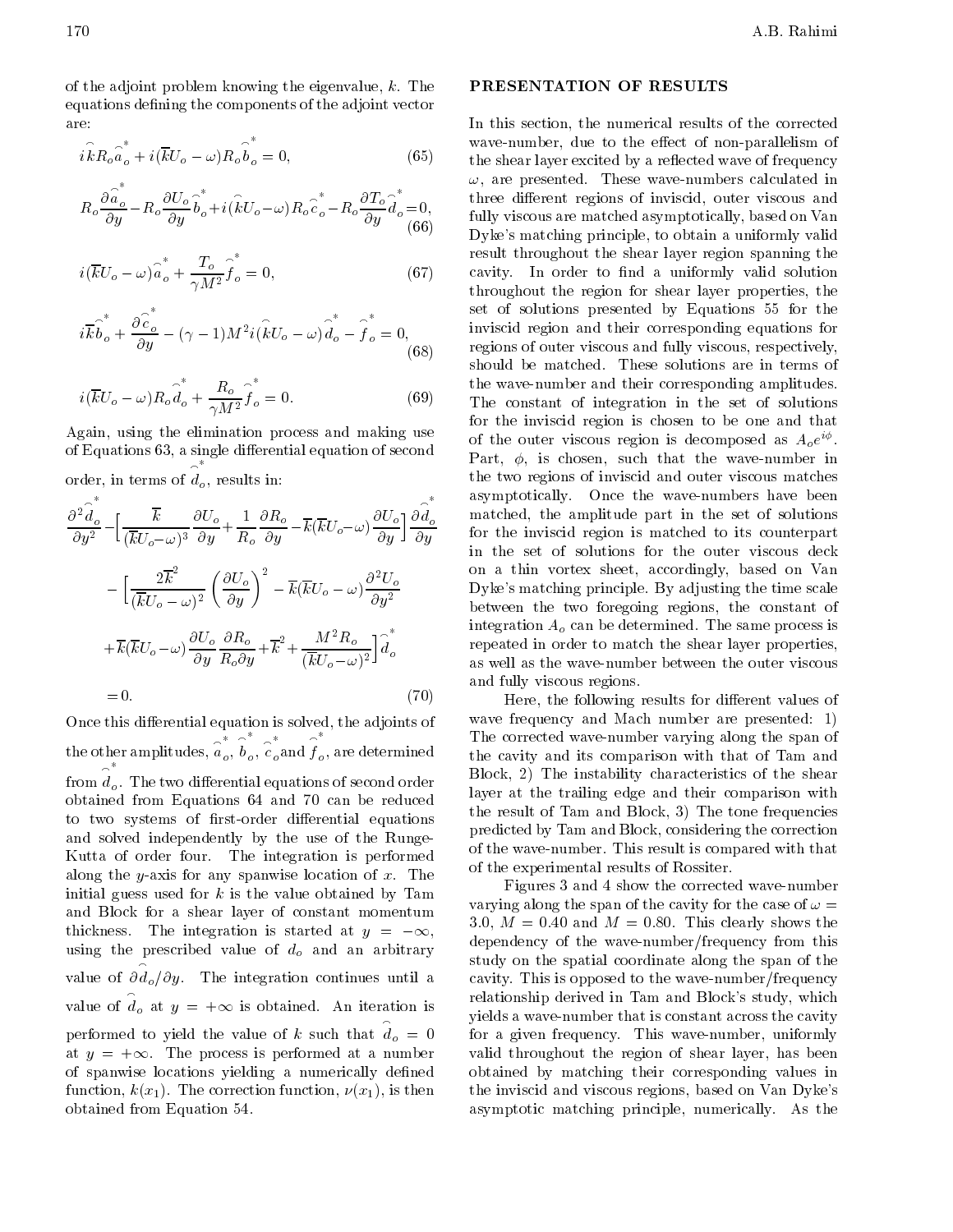

Figure 3. Corrected wave-number for the case of  $\omega = 3.0, M = 0.4.$ 



Figure 4. Corrected wave-number for the case of  $\omega = 3.0, M = 0.8.$ 

result of this matching, the choice of the perturbation parameter in the outer viscous region,  $\varepsilon_1 = \varepsilon$   $'$  , and in the fully viscous upper deck,  $\varepsilon_2 = \varepsilon$ , are appropriate. Where the wave-number value in each region intersects the corresponding solution in the adjacent region, it affects the choice of these parameters, which, essentially, are a function of the thickness of the boundary layer in<br>the viscous region. It should be noted that for a given<br>value of the frequency, there is an increase in the value the viscous region. It should be noted that for a given value of the frequency, there is an increase in the value of the wave-number correction function as the Mach number increases.

Figure <sup>5</sup> shows the instability characteristics of the shear layer for the case of  $M=0.40$  and its comparison with the analytical result of Tam and Block. Since the author is interested in the temporal instability  $0.0\frac{1}{0.2}$ analysis of the shear layer, the sign of the imaginary part of the wave-number determines the range of instability. If this sign is negative, the shear layer is asymptotically stable and, if positive, the shear layer is



Figure 5. Instability characteristics of shear Layer.

unstable. In Figure 5, the range of unstable frequencies can be clearly identied. It is noted that, in each case, the computations from this study show <sup>a</sup> reduction in the range of unstable frequencies compared with the analytical result of Tam and Block. A possible explanation is that the viscous effects, considered in the present study but not in Tam and Block's study, have stabilizing effects.

Figure <sup>6</sup> shows the dependence of the Strouhal number of the discrete tone frequencies as a function of Mach number and its comparison with the experimental results of Rossiter [9] for different values of  $L/D$ . This calculation is based on  $L/D = 4.0$  and  $2\theta/L =$ 0.02. This figure clearly shows that the Strouhal number of the discrete tone frequencies obtained by the present study indeed provides better agreement with the experimental results of Rossiter. The improvement in agreement of the calculated Strouhal number with Rossiter's data is as much as 22%.



Figure 6. Discrete tone frequencies as a function of Mach number,  $L/D=4.0$  and Re=100.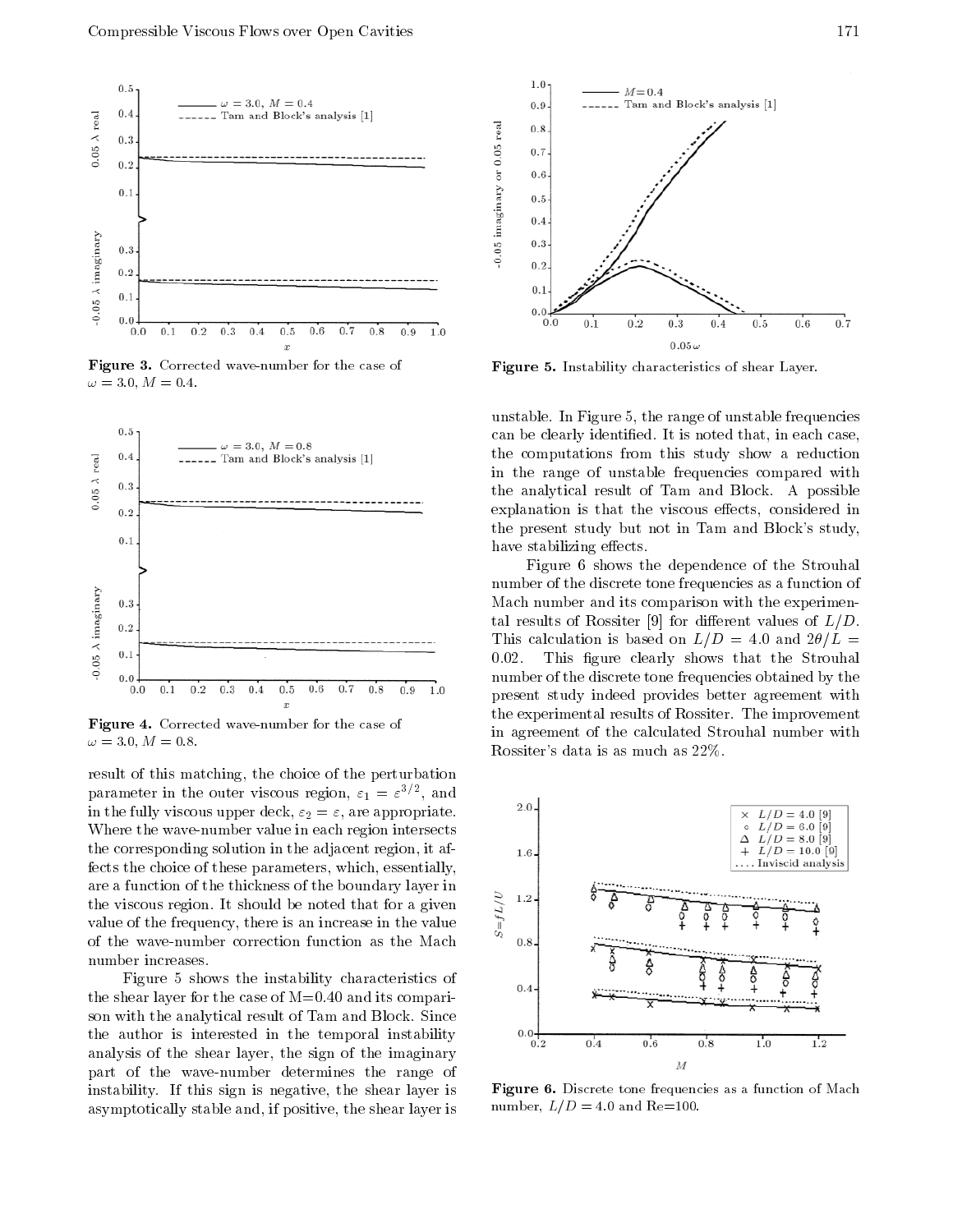### CONCLUSIONS

The analytical results of the wave-number/frequency and instability characteristics of the shear layer for the study of a compressible, viscous flow over an open rectangular cavity, including the effects of shear layer thickness and multiple deck structure on interaction with the trailing edge, have been presented.  $Th\epsilon$ result of the work is <sup>a</sup> comprehensive analysis of the shear layer spanning an open rectangular cavity. Applications may include aircraft weapons bays and wheel wells. For cavities of this nature, the assumption of mean flow inside the cavity is very good. Sound pressure levels inside such cavities can be as high as <sup>150</sup> dB, leading to structural failure and personnel discomfort. It is anticipated that the current work can be used to predict the discrete oscillation frequencies at which the shear layer is excited and, thus, the cavity can be modied such that these frequencies are not excited and the sound pressure level can be reduced. The important parameters in a study of the flow over an open rectangular cavity are the Mach number, the length to depth ratio of the cavity and the Reynolds number. The Reynolds number is important as it is a measure of non-parallel effects in the shear layer. A correlation of these three parameters could be made such that the cavity geometry could be continuously modied to minimize the sound pressure level during the flight. This study could lead to the design of an active controller.

### REFERENCES

- 1. Tam, C.K.W. and Block, P.J.W. "On the tones and pressure oscillations induced by flow over rectangular cavities", Journal of Fluid Mechanics, 89, pp 373-399 (1978).
- 2. Bartel, A.J. and McAvoy, H.D. "Cavity oscillation in cruise missile aircraft", Air Force Wright Patter son Aeronautical Laboratories Report, AFWAL-TR-81-3036 (1981).
- 3. Krishnamurty, K. "Acoustic radiation from twodimensional rectangular cut outs in aerodynamic surfaces", NASA TN-3487 (1955).
- 4. Gibson, J.F. "An analysis of supersonic cavity flow", Department of Aeronautics and Astronautics, Cambridge, Massachusetts, USA (1958).
- 5. Spee, B.M. \Wind tunnel experiments on unsteady cavity flow at high subsonic speeds", Separated Flows, GARD CP No. 4 (1966).
- 6. East, L.F. "Aerodynamically induced resonance in rectangular cavities", Journal of Sound and Vibration, 3, pp 75-83 (1966).
- 7. Smith, D.L. and Shaw, L.L. \Prediction of the pressure oscillations in cavities exposed to aerodynamics flow" Air Force Flight Dynamics Lab. Report, AFFDL-TR- $75-34$  (1965).
- 8. Plumblee, H.E., Gibson, J.S., and Lassiter, L.W. "A theoretical and experimental investigation of the acoustical response of cavities in an aerodynamic flow", United States Air-Force, WADD-TR-61-75 (1970).
- 9. Rossiter, J.E. "Wind tunnel experiments on the flow over rectangular cavities at subsonic and transonic speeds", ARCR7M, no. 3438 (1969).
- 10. Smith, D.L. and Shaw, L.L. \Prediction of the pressure oscillations in cavities exposed to aerodynamics flow", Air Force Flight Dynamics Lab. Report, AFFDL-TR-75-34 (1966).
- 11. Covert, E.E. "An approximate calculation of the onset velocity of cavity oscillations, AIAA Journal, 8, pp 325-331 (1970).
- 12. Bilanin, A.J. and Covert, E.E. "Estimation of possible excitation frequencies for shallow cavities", AIAA Journal, 11, pp 369-376 (1973).
- 13. Block, P.J.W. "Noise response of varying dimensions of subsonic speeds", NASA Tech. Note D-8351 (1977).
- 14. Heller, H.H. and Bliss, D.B. "Aerodynamically induced pressure oscillations in cavities-physical mechanisms and suppression concepts", Air Force Flight Dynamics Lab Report AFFDL-TR-74-133 (1980).
- 15. Kelly, S.G. "An investigation of compressible flows over open cavities including shear layer thickness effects", AFOSR Report (1980).
- 16. Kelly, S.G. and LaRose, J. \Non-parallel stability of shear layers spanning open cavity", Bulletin of Amer*ican Physical Society*, **30**(10), pp 1305-1310 (1985).
- 17. Colonius, T., Basu, A.J. and Rowley, C.W. "Numerical investigation of the flow past a cavity",  $AIAA$  99-1912 (1999).
- 18. Grace, S. "An overview of computational aeroacoustic techniques applied to cavity noise prediction", AIAA 2001-0510 (2001).
- 19. Henderson, J., Badcock, K.J. and Richards, B.E. \Understanding subsonic and transonic open cavity flows and suppression of cavity tones", AIAA 2000-<sup>0658</sup> (2000).
- 20. Rizzetta, D.P. and Visbal, M.R. "Large eddy simulation of supersonic compression-ramp flows", AIAA-2001-2858 (2001).
- 21. Shieh, C.M. and Morris, P.J. \Comparison of twoand three-dimensional turbulent cavity flows", AIAA- $2001-0511$ ,  $(2001)$ .
- 22. Stanek, M.J., Raman, G., Kibnes, V., Ross, J., Odedra, J. and Peto, J.W. "Control of cavity resonance through very high frequency forcing", AIAA 2000-1905  $(2000)$ .
- 23. Stanek, M.J., Raman, G., Kibnes, V., Ross, J.A., Odedra, J. and Peto, J.W. "Suppression of cavity resonance using high frequency forcing- the characteristic signature of effective devices", AIAA 2001-2128 (2001).